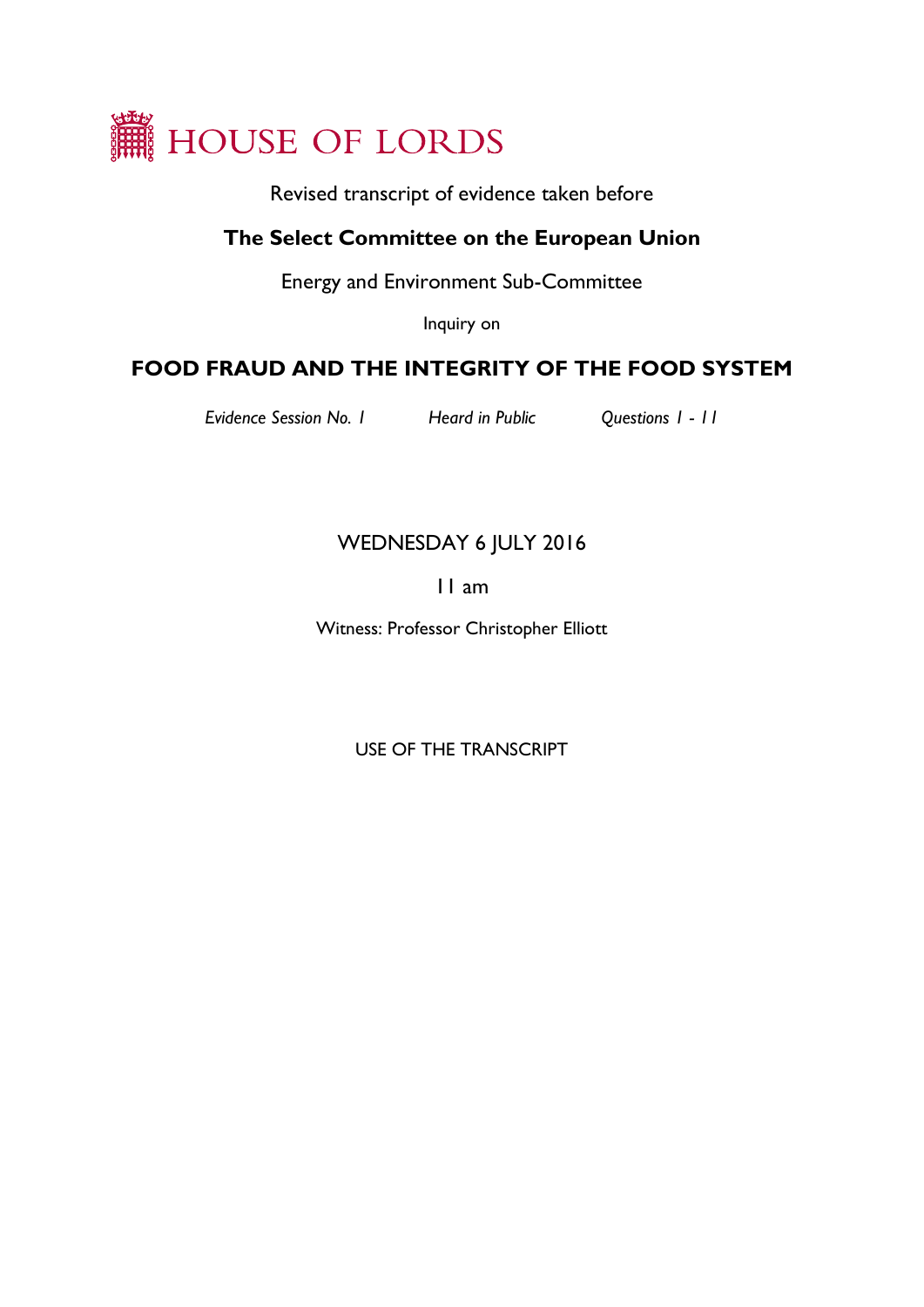Members present

Lord Teverson (Chairman) Lord Cunningham of Felling Viscount Hanworth Lord Krebs Lord Rooker Lord Selkirk of Douglas Baroness Sheehan Lord Trees Viscount Ullswater Baroness Wilcox

### **Examination of Witness**

 $\overline{\phantom{a}}$  , where  $\overline{\phantom{a}}$ 

**Professor Christopher Elliott**, Founder of the Institute for Global Food Safety and Pro Vice ChancellorQueen's University, Belfast

**Q1 The Chairman**: Professor Elliott, can I welcome you to the Committee? Thank you very much for coming. This is a formal evidence-taking session of the Committee and, as you know, it will be recorded and we will send you a copy of the transcript. If you feel there is anything wrong in the transcript, it can be changed. We are also being webcast live during the meeting. Perhaps I may also remind Members that if they have any interests they need to declare in relation to this particular subject, they should do so as, or just before, they ask any questions.

Professor Elliott, perhaps just for the multitudes who are watching us from outside, you could just very briefly introduce yourself. I do not know whether you wish to make any opening remarks or whether we can go straight in to questions. That is very much up to you if you want to but please make them fairly short so that we can get in to the interactive side of the session. Over to you.

**Professor Christopher Elliott:** Many thanks, Chair, and thanks for the invitation to come to give evidence today. My name is Chris Elliott. I am Professor of Food Safety at Queen's University, Belfast. I am also the founder of the Institute for Global Food Security at Queen's, and I am currently Pro-Vice-Chancellor for the Faculty of Medicine, Health and Life Sciences. The topic is around food fraud, and perhaps all I will give is a general definition of that. We are really trying to define what the problem is because you need definitions before you can start to take legal action. I describe it as the deliberate act to deceive, to cheat, in the selling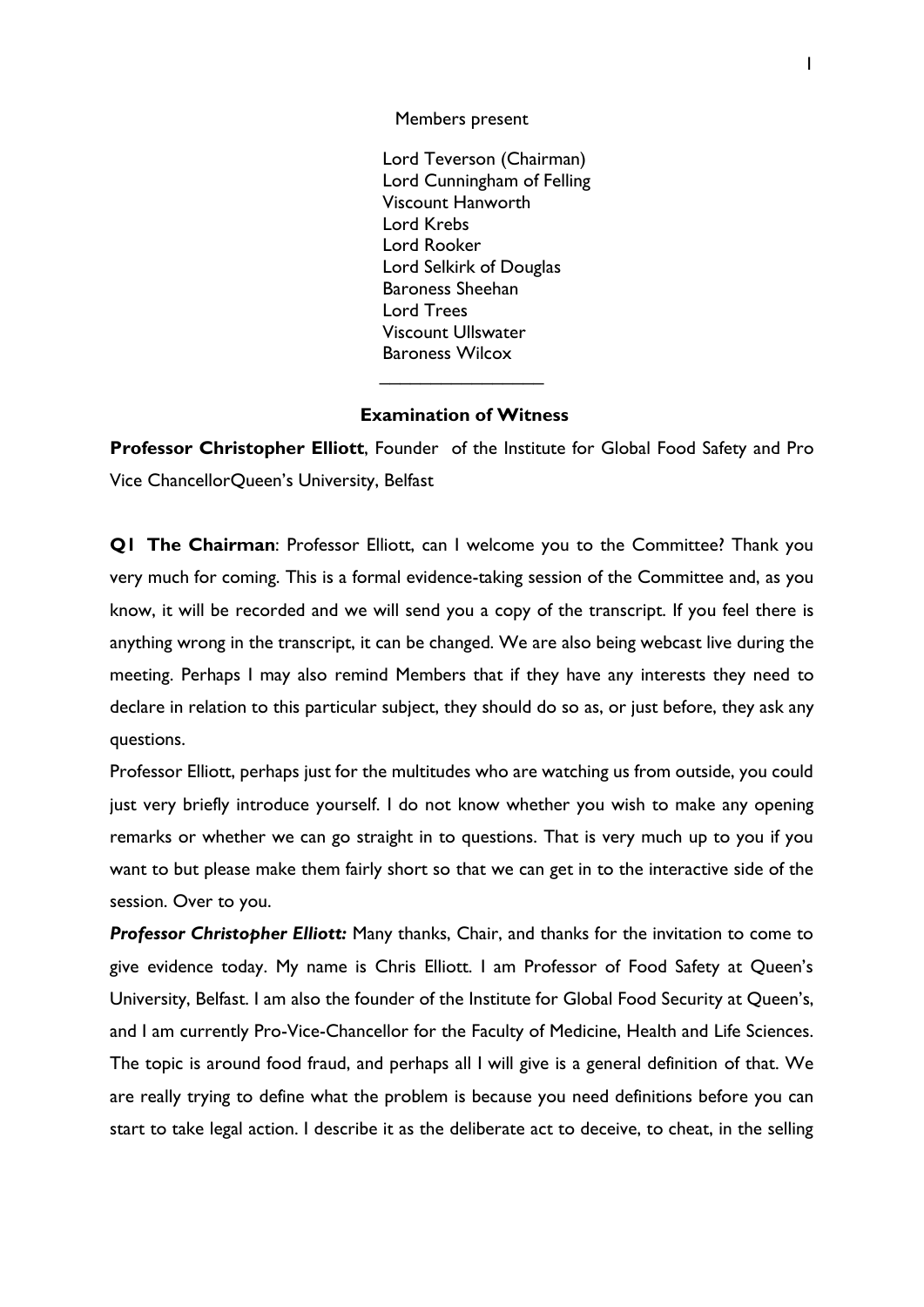of food ingredients or products for economic gain, so it is all about making money out of the food supply system, in an unscrupulous way.

**Q2 The Chairman:** That is very useful and very concise. Thank you. Perhaps I can just start off generally and ask you what you feel the most common types of food fraud are and what sorts of food are targeted. Also, as we are a European Committee, perhaps I could also ask a supplementary question, slightly separately to that, about how you feel the European Union dimension fits into this whole issue, which we are obviously very aware of now within the UK. *Professor Christopher Elliott*: The question you have just asked, Chair, is probably the question I am asked most often: which foods are most vulnerable? I play this game with my undergraduate and postgraduate students. I ask them to name any food commodity and I will tell them a fraud associated with it. If they ever catch me out, I say, "Well, you have no course work to do this week." Nobody has ever got off their course work because every food is vulnerable. A lot of people think it is the very high-end things, like caviar and champagne, where there is fraud, but fraud is also associated with very low-value foodstuffs like processed meats. If there is any potential for making additional money, somebody somewhere will find some way of doing it.

In relation to the European dimension, I suppose the best example of that is what happened in 2013 in relation to the horsemeat scandal. That was very much a Europe-wide problem. I think 23 member states all reported some fraud in the red meat supply chain there. It is interesting because it was intra-European, because there were no third countries involved in that particular scandal; it was all about trade going on within Europe, and one of the suggestions to me was that the open market was one of the reasons why people could conduct unscrupulous business without being detected, because there were no inspections of the food supply. In terms of thinking about how we are tackling food fraud, Europe is probably way ahead of the rest of the world, because we have formed what we call the Food Fraud Network, and that is all those people from academia, regulatory, and government agencies working together to share information and to exchange best practice.

**The Chairman**: Does the Commission still have the subject sufficiently high on its radar as a subject; or has the issue been put aside now that something has been done, and it will continue at a low level until the next scandal; or is there a continuing programme that is working out how to make sure that this sort of thing does not happen on that scale again?

**Professor Christopher Elliott:** Yes, but by unlucky coincidence, on 24 June I was in Brussels at a high-level food fraud meeting with people from the Commission and people from industry,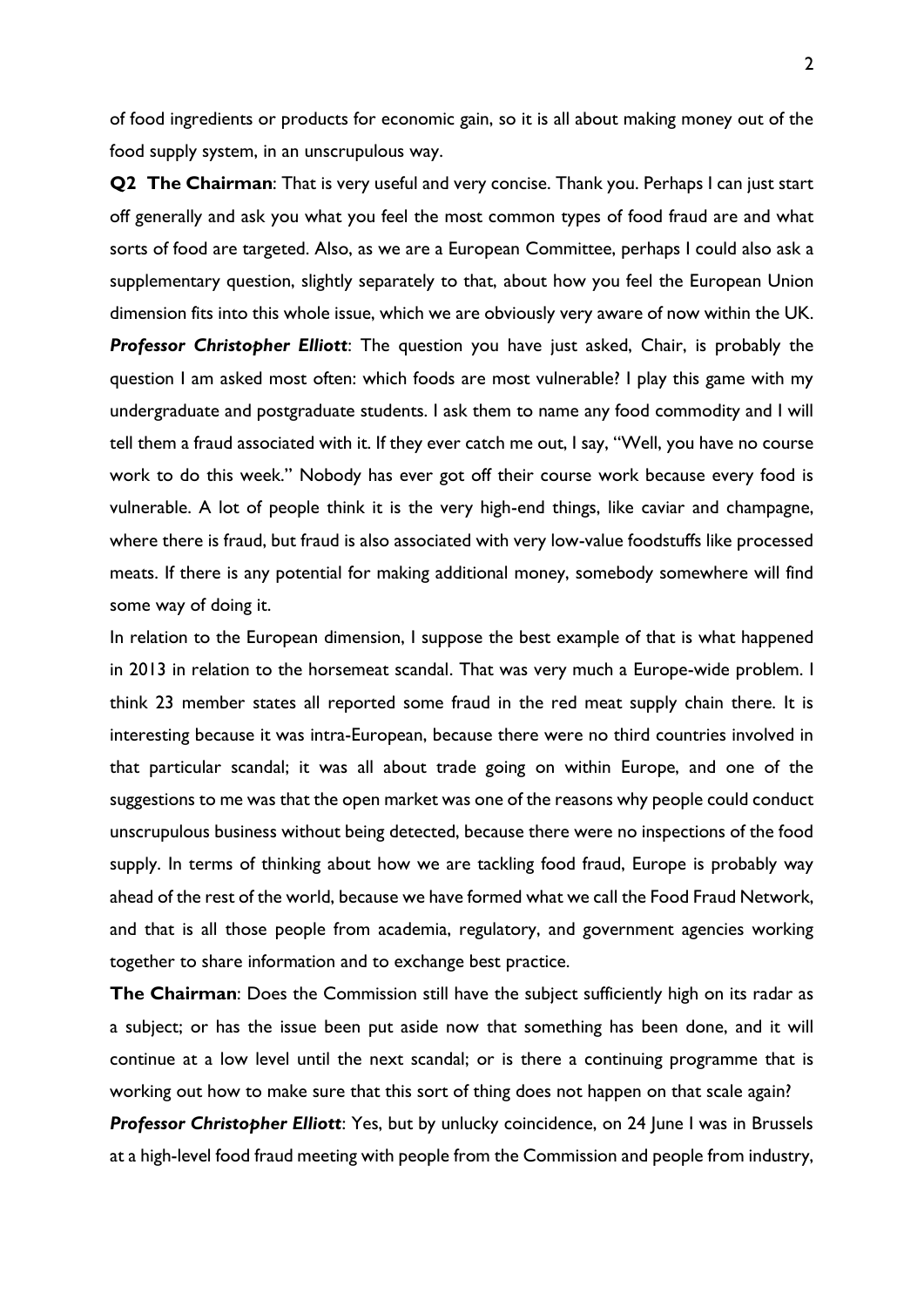and it was about better integration of the EU efforts around food fraud. It just happened to be the morning of the Brexit result, so it was not a particularly good time to be representing the UK and talking about better integration.

**The Chairman**: Lord Rooker, I think you had a question about capacity of laboratories.

**Q3 Lord Rooker**: Good morning, Chris. Our paths have crossed before. As you know, I chair the National Environmental Health Board and I did chair the Food Standards Agency for four years. It was partly a European angle. When the horsemeat crisis broke in early 2013 it was the case that both in the Republic and in the UK, in terms of samples, huge numbers had to be sent to, I think, Hamburg, Germany, simply because of laboratory capacity in the UK, which has diminished, and certainly diminished at the time. I just wondered, given your experience since, has there been any attempt to rebuild that in terms of the laboratory capacity? It was perfectly okay to send the stuff to Germany; the companies are Europeanwide companies who own the laboratories but do you see any difficulty in the future? If our laboratory capacity is not up to scratch, do you think there is sufficient access, in the situation we are in, of laboratory capacity in Europe, if we get another situation on the scale of the horsemeat scandal?

*Professor Christopher Elliott*: The question you ask, Lord Rooker, is very pertinent, because at that time there was not the capacity to deal with a food safety crisis in the UK, and yes, large numbers of samples had to be tested by a commercial company in Hamburg, Eurofins. Subsequently, when I looked at the number of public analyst laboratories that we had across the UK, I was really shocked; it was absolutely in decline. There had at one stage been between 40 and 50 public analysts serving all the local authorities across the UK, and that had contracted to nine. The news is there are only six left. Those six are trying to work together to form a more resilient kind of business, because they are finding it very difficult to compete with multinational companies now. Do we have the resilience in the UK for another crisis? I doubt it very much.

**Viscount Hanworth**: Can I ask when that contraction in the numbers occurred?

*Professor Christopher Elliott*: That would have been over a period of about 20 years, and the basis for that was, as the budgets of local authorities came under more and more pressure, one of the easy targets was to cut the amount of sampling and testing that went on in relation to food.

**Baroness Sheehan**: In your report you talk about breakout points, when fraudulent activity below the radar suddenly comes above the radar. I just wanted to know when the breakout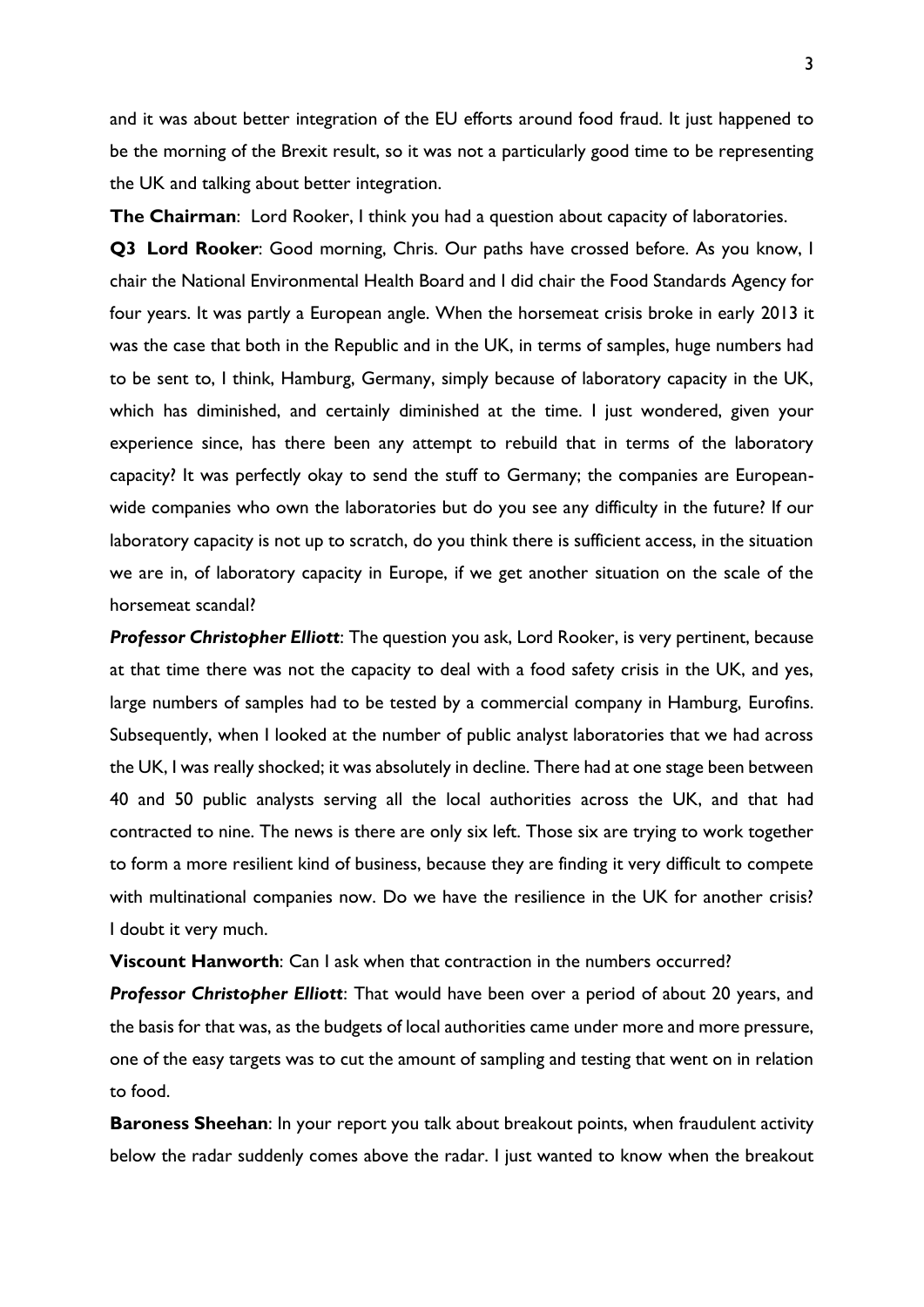point for the horsemeat scandal was, given that testing regimes in the UK had reduced capability.

**The Chairman**: Can I just interrupt? I know we have introduced the horsemeat scandal, but we have that as a specific subject later on. Perhaps we can move on to Viscount Hanworth's question. Many of these questions overlap, so I will just try to keep them contained in the right order.

**Q4 Viscount Hanworth**: I am going to ask a question on this which is rather obtuse: what are the drivers behind food fraud? You have told us that essentially they are pecuniary but perhaps one can make a distinction between the endemic frauds and the episodic ones. There has been a suggestion that crop failures may be part of the story. That is the essential question, and I wonder whether this is also encroaching on other people's questions. I am interested to know what the awareness of suppliers of, say, supermarkets might be of the security of their food ingredients and their manufactured foods. Are they sufficiently aware to alert you, or are they wilfully negligent, or what is their stance? The first question was whether you can make a distinction between the endemic and the episodic.

*Professor Christopher Elliott*: On the point you make about the causative factor whenever there are food fraud episodes, the more I study this subject, the more I can see that it is around climate change, crop failure, particular pests that hit a crop somewhere in the world, and that causes massive perturbations in the supply chain. I can give you a very good example in 2014-15, when the cumin crop in India failed. Cumin is a very common spice that is used in a lot of savoury foods. There was a shortage of cumin, the price started to rise dramatically, and the fraudsters then substituted cumin powder with another powder. If you have ever looked at cumin, it is a brown powder, and they substituted with another brown powder.

**Viscount Hanworth**: So they coloured it?

*Professor Christopher Elliott*: It was not coloured; it was just that they found a waste material that could be powdered that looked very similar to cumin. It happened that the material they used was peanut shells. What they did not think about was that there were still some peanuts left in the peanut shells, so we ended up with peanuts in the cumin supply chain. People who are allergic to peanuts have a very severe anaphylactic reaction, and we started to pick up, particularly in Canada, North America, people suffering from anaphylactic shock from eating curries. That brought about the world's largest food recall in relation to the presence of allergenic substances in food. That is just one example of one crop failure in one part of the world which had a massive impact on another part of the world.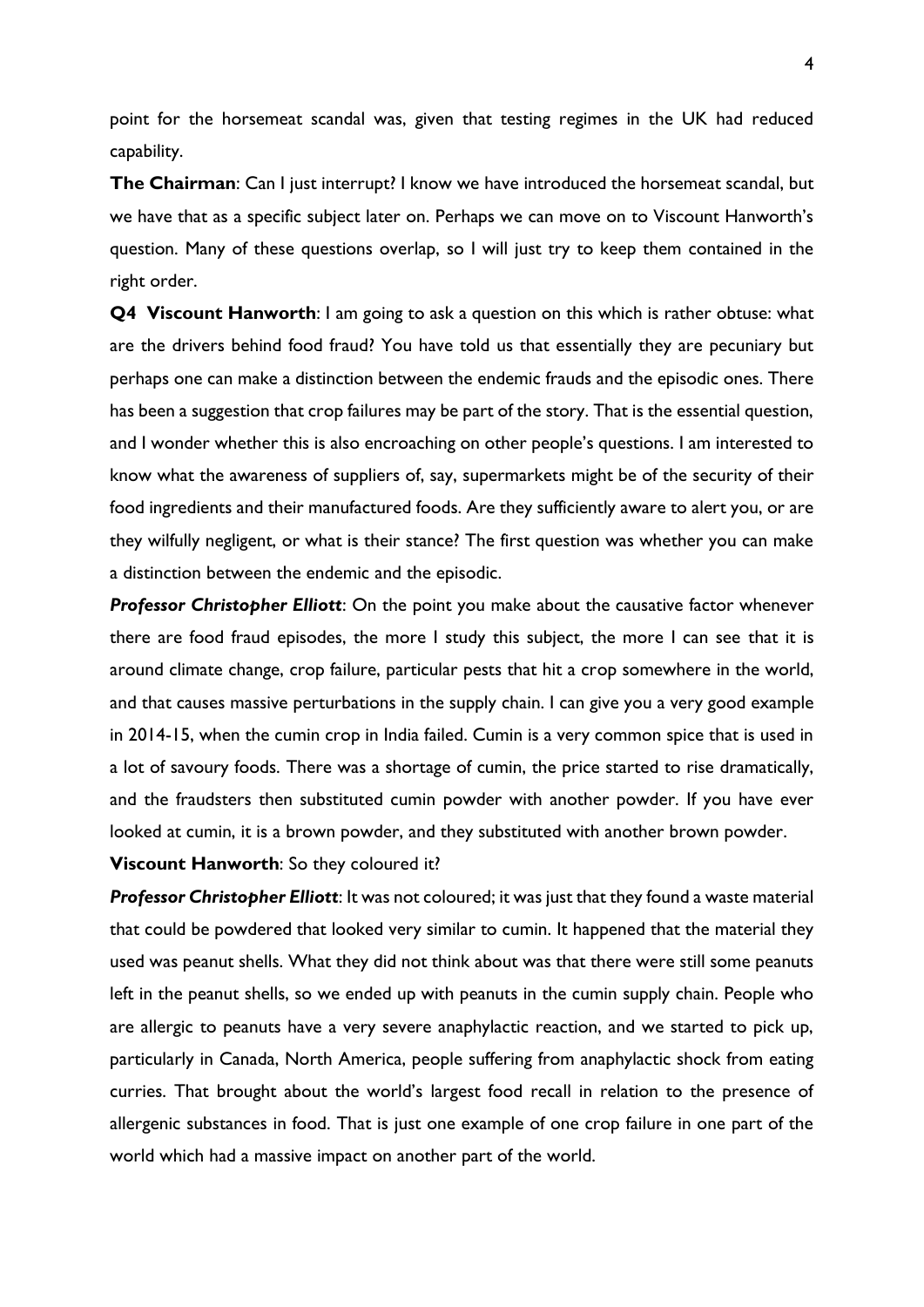**Viscount Hanworth**: I raised another issue, which is the awareness among suppliers of the provenance of their various foodstuffs. Does that fit better under some other rubric than mine? I am not suggesting that some of them might be wilfully negligent.

*Professor Christopher Elliott*: Prior to the horsemeat scandal I think there was too much reliance on trust, trust in suppliers due to long-term relationships and so forth. That trust very quickly disappeared, and what we now have across the UK is FIIN, the Food Industry Intelligence Network. I have been helping FIIN. It is comprised currently of the 22 largest food businesses in the UK—more members will join—and that is very much about thinking about the potential risks to our supply chain, what testing we should be doing, and whether we should be worried about particular crops because of failure or some other dynamic happening somewhere in the world. In the UK now we are probably ahead of the rest of the world in thinking about looking at the potential for fraud and detecting it very early.

**Viscount Hanworth**: Would you say there is a perception on the part of supermarkets that it is in their best interests to be aware of these matters?

*Professor Christopher Elliott*: All of the big, multiple retailers are part of that network now, and even though they are in fierce competition with each other, we are at the point where they are exchanging quite high-level information about their testing programmes.

Lord Krebs: Chris, if I could just follow up with a twist on that—and I should declare three interests: one is that I am a former Chairman of the Food Standards Agency before Jeff and my successor; also that I do some advisory work for two food companies, Marks & Spencer and Ajinomoto, a Japanese company. What I wanted to ask apropos the previous question is whether in general in the food system, documentation or ascertainment of traceability depends on certification rather than testing? I remember that when I was at the FSA there used to be a one-up, one-down supply chain validation, so if you are importing a commodity from Brazil, it arrives in a container ship with a certificate saying, "This is non-GM soya from the particular province of Brazil". How do they know that is valid? Because somebody in Brazil has produced a certificate that says it has been transported in a tray from a farmer to the port, it is non-GM and comes from a particular part of Brazil, and so on back. You can see lots of opportunity for cheating there, because it only needs one person in the supply chain to fake the certificate and the whole system falls. I wondered if, say, Tesco, in sourcing its mince for its lasagnes, relies on a supplier saying "This is guaranteed minced beef", and it turned out not to be, but that supplier had an intermediate manufacturer who bought the mince from someone else, who bought it from someone else. Can you just tell us about that?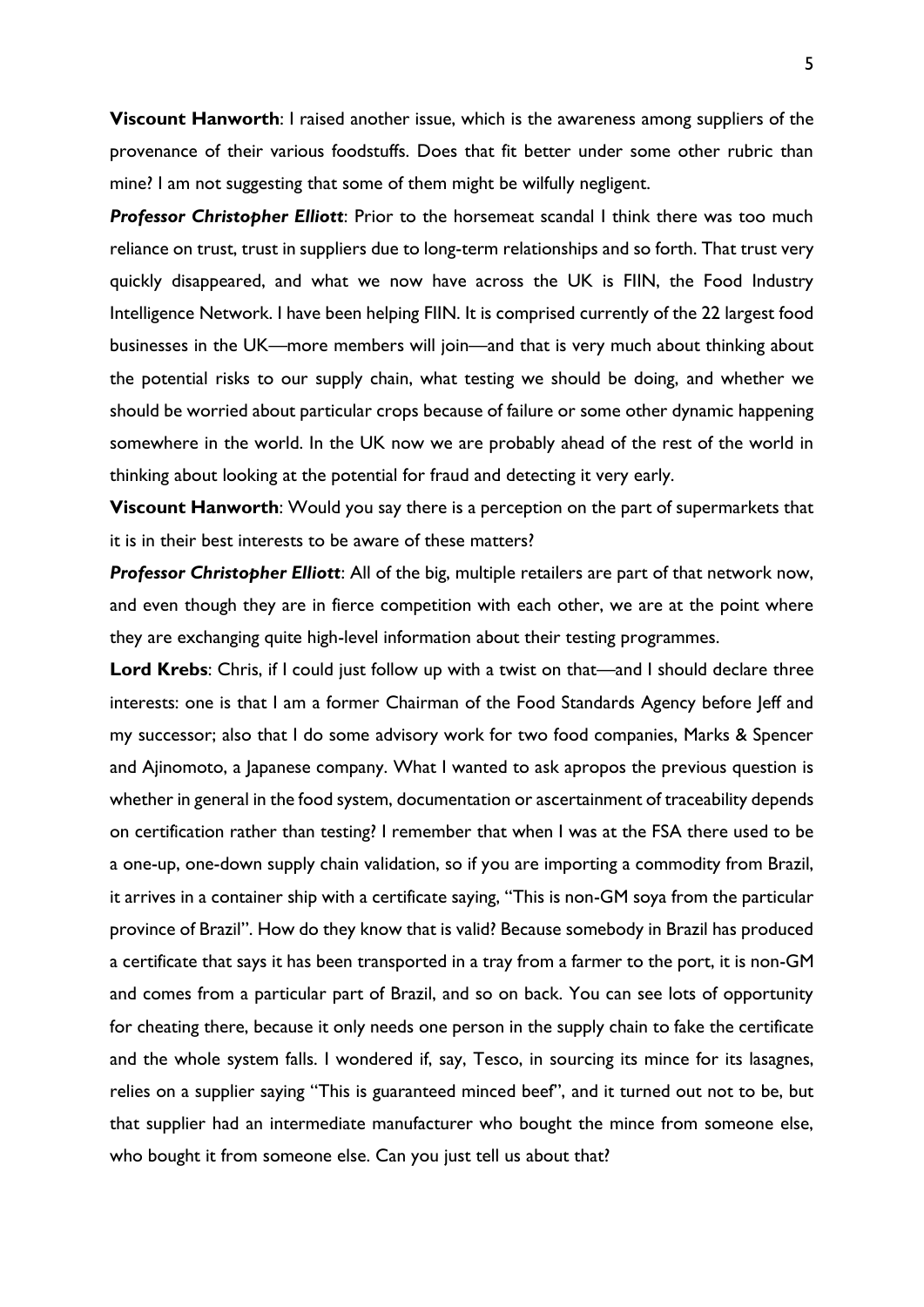*Professor Christopher Elliott*: You are absolutely right; supply chains are very reliant on the paper-based trail, one forward, one back, and I always say paper-based systems are paper-thin in relation to their rigour; it is very easy to cheat. The horsemeat scandal was full of falsified documents, very badly photocopied documents, that got through systems. The multiple retailers, the food service sector as well, are very aware that they cannot rely solely on documented trails, so they do a huge amount of auditing now. They audit their primary suppliers and they have also introduced their own testing programmes. One of the great difficulties is that each day in the UK there are about 40,000 different food products sold, so which do you test? That is where the FIIN network is coming into play, as we are trying to help them and do the risk analysis around particular ingredients and guide them towards what they should be testing and some of the materials where it is not worth while.

**Q5 Lord Trees**: To some extent my question is redundant. It is about following the food chain and asking where, within that long chain, the really vulnerable points or the most vulnerable points to fraud are. I suspect that I know your answer.

*Professor Christopher Elliott*: All points are vulnerable.

**Lord Trees**: That is what I thought you would say.

*Professor Christopher Elliott*: Quite often people confuse complex supply chains with the distance that food travels. I could give you wonderful examples where we import fresh produce from sub-Saharan Africa and there is a two-step supply chain; the potential for fraud there is close to zero. I could talk to you about supply chains that are a few hundred miles long but the goods will maybe change hands between five and 10 times, and each time there is an exchange of materials, that is another vulnerability. Generally during storage, during transportation, there is always the opportunity to change the documentation or substitute one product for another.

**Lord Trees**: Can I just follow up on the certification issue? I am a veterinary surgeon and I always tell new graduates "The most valuable thing you possess is your signature." In terms of people signing these certificates at each stage, are they subject to professional regulation? What sanctions could be taken against them were they to be dishonest? Is it just a foreman on a farm signing a document? The certificate is only as good as the person who signs it, and their professional standing and the sanctions that can be taken against them should they not do it correctly.

*Professor Christopher Elliott*: Virtually all the suppliers will be part of some trade body, trade association. They will be tested by organisations like the British Retail Consortium with an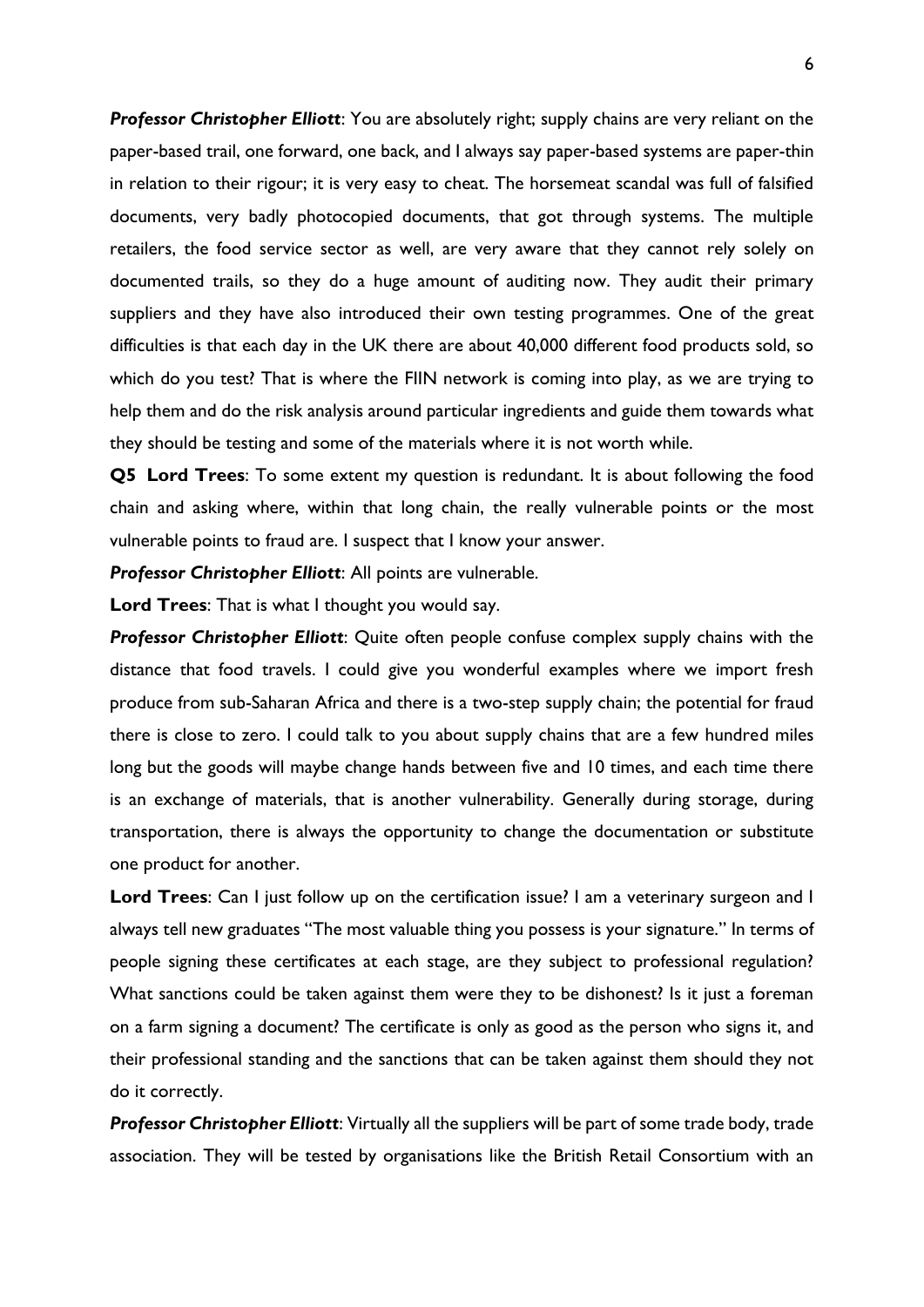audit. If they are caught cheating, they lose that certification, which means it is very unlikely that anybody will be buying from them. In relation to the way you describe the documentation, one of the big changes happening now is what is called blockchain technology, where every time a commodity changes hands another part of a digital code is added to the signature of the previous piece of documentation. So whenever the goods arrive, you do not have to look at all the documentation; you can look at this electronic signature. That is, I think, one of the ways forward that the industry is looking at to prevent fraud in these very complex supply chains.

**The Chairman**: That is really interesting, because we think of blockchain technology primarily around cyber currencies.

### *Professor Christopher Elliott*: Yes.

**The Chairman**: So this is potentially a real application of that.

*Professor Christopher Elliott*: Yes. There are several companies, some of them UK-based, that are now looking at blockchain technology in relation to controlling food supply chains. **The Chairman**: Thank you. That is really interesting. Viscount Ullswater.

**Viscount Ullswater**: I would really like to explore a little bit further. You gave one instance of a cumin shortage and the risk to human health there, to consumers. I wonder if you could expand on the risk of food fraud in general to consumers, and also to the environment.

*Professor Christopher Elliott*: In many cases food fraud is about false claims on food—that it is organic, that it is Fairtrade, that it comes from a particular geographic region—and generally there are no potential food safety risks around those. It is where the food itself is tampered with; whenever there is substitution of one material for another or there is another type of fraud we call "addition fraud" where somebody is adding material to make it seem to have a higher value. Those are always cases where the food safety risks start to happen. If I give you another example, one of the things I am doing at the moment is studying milk fraud in India. India is now the largest dairy-producing region in the world but the average size of a farm there is three cows. How do you get the milk from three cows to the processing? You have all the issues about temperature regulation and climate. One of the frauds that was uncovered recently was that some of the farmers were adding formaldehyde to the milk to stop it going off; they were entering a toxic agent into the milk supply chain. Those are the sorts of things that really impact on people's health and safety.

**Viscount Ullswater**: Could you give us a balance between substitution of horsemeat in red meat and those which in fact are dangerous in terms of food safety?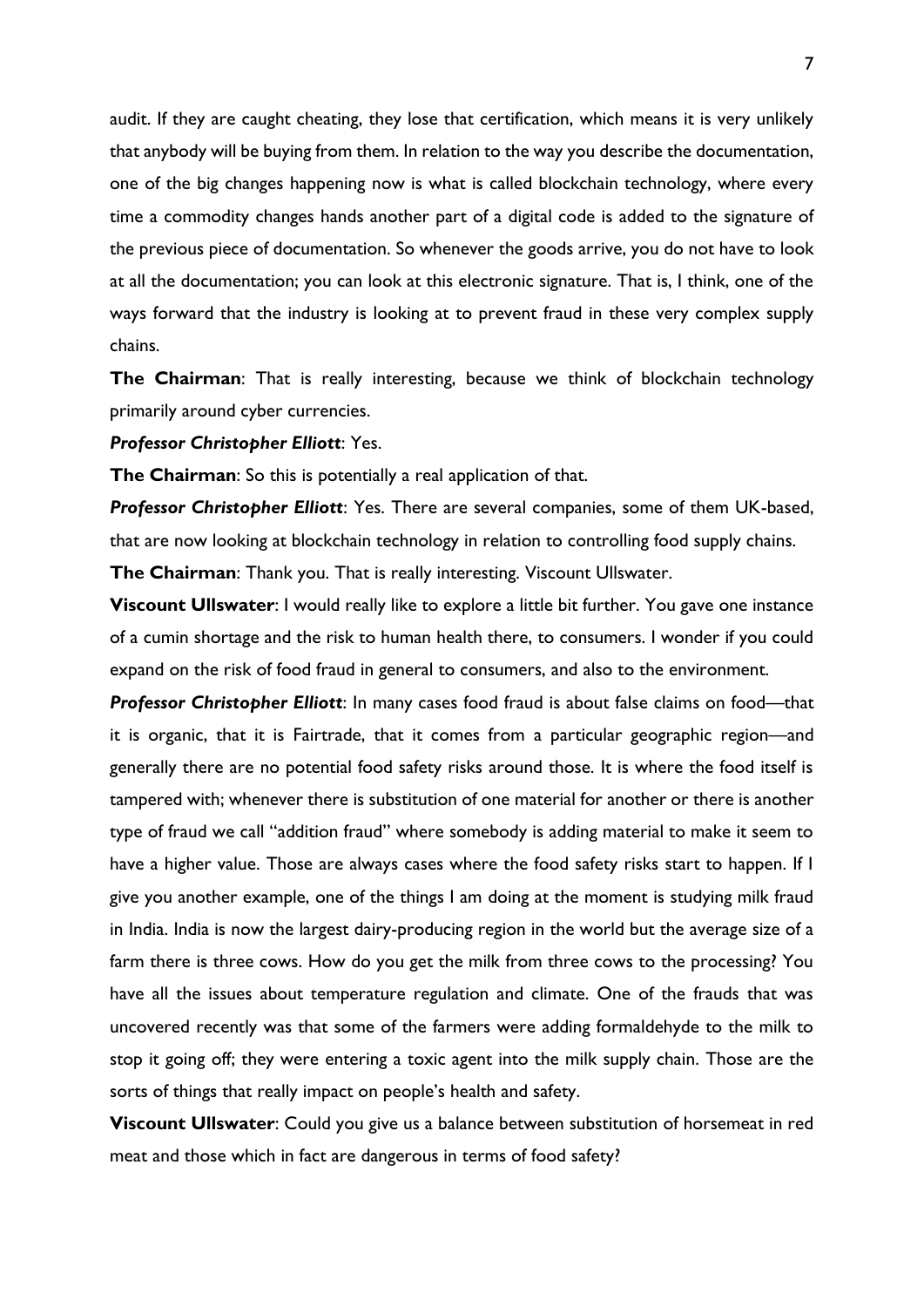**Professor Christopher Elliott:** I would say the business model of a food fraudster is not to poison people, because as soon as you poison people, they get to know about the fraud. Quite often the fraudster is not setting out to do harm but what they do not understand is the potential safety and health consequences of doing that. The number of food fraud instances that cause health issues in consumers is quite small but they do tend to be very well publicised and often they will happen in the developing world, where they do not have the infrastructure to deal with these food crises.

**Viscount Hanworth**: One wonders if the Austrian vintners understood the effects of diethylene glycol.

*Professor Christopher Elliott*: Exactly; another very good example, yes.

**Viscount Hanworth**: Can you comment on that? Were they fully aware of the dangers or had there been a long history of this adulteration?

**Professor Christopher Elliott**: Just in relation to adulteration of wines and spirits, I have been able to track that back for about 2,000 years now, so it has gone on for a long time. There has been addition of lead and all sorts of things to alcohol. One of the biggest problems about alcohol fraud is that generally it is done by very unscrupulous, organised criminal gangs. Often it will be about the addition of methanol instead of ethanol to alcohol supply chains because methanol is a lot cheaper, but it also happens to be incredibly toxic.

**Q6 Baroness Wilcox** I come from a food processing background, fishing, and, having done that, I then became Chairman of the National Consumer Council, so I leapt over the counter and defended them for a while. I am fascinated by what you are saying because you have the undo-able job. It is just extraordinary. I suppose the first thing we would always say is "Grow your own food"; if you can grow your own food then at least you know what is in it, et cetera. I was particularly interested in labelling. I was not sure whether labelling comes under you or not. Labelling for us always held our feet to the fire, because the ranking system can very often expose things that you are doing. You read the label at the back and it turns out that twothirds of what you are about to eat is sugar, et cetera. Those things work very well, and I wondered if there was anything new coming through. You have fresh food, chilled food, tinned food, dry food, frozen food—there are so many things, and labelling has been very good for people to be able to understand what they are eating. If they look at the ranking order at the back, and if you emphasise it enough that they should do so, that is a great help. Is there anything new coming forward as a mechanism across the board?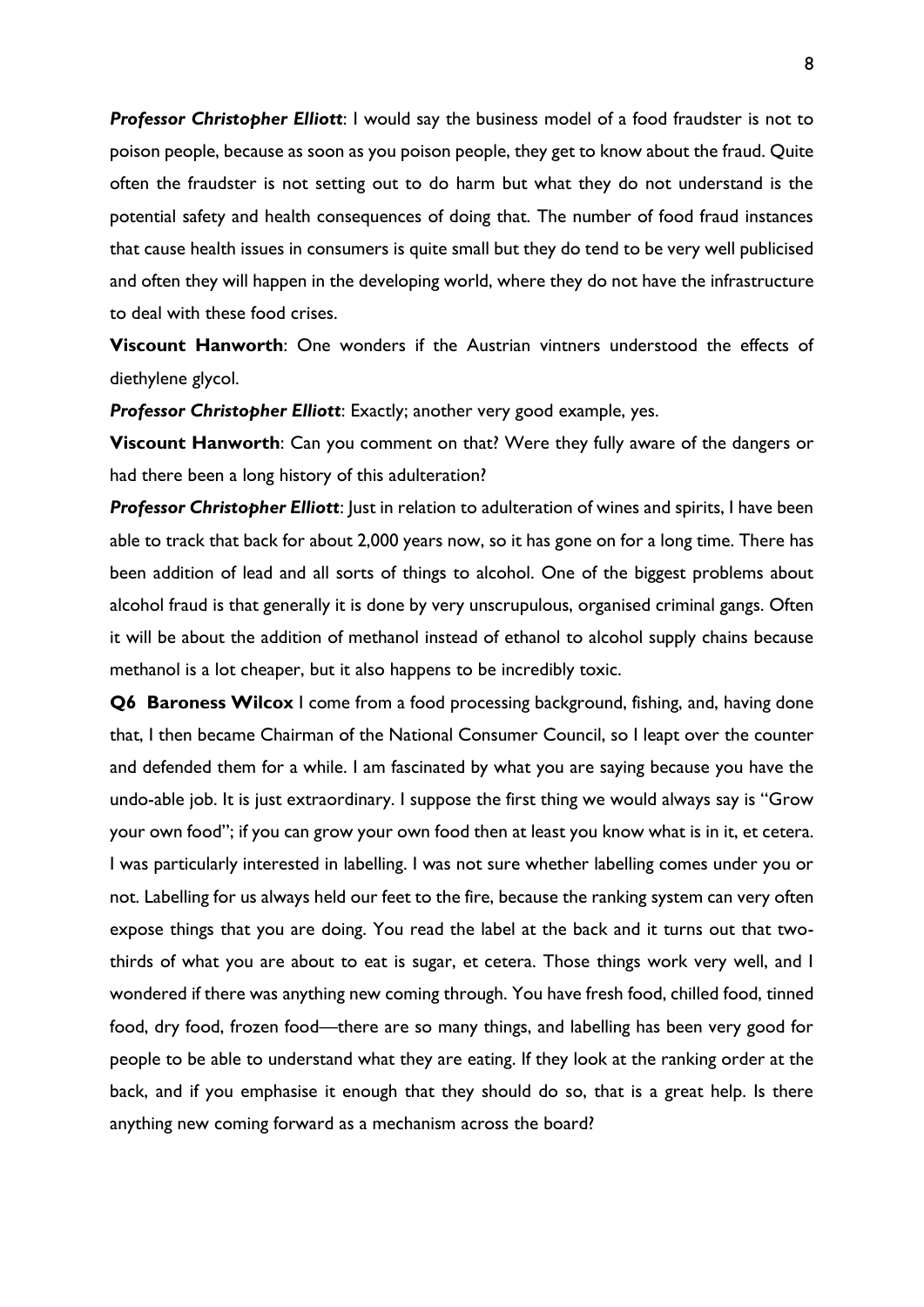*Professor Christopher Elliott*: Labelling and food fraud is a very complex subject, because often you say consumers want more information but the more information you put on a pack, the more opportunities you give to fraudsters. For instance, if you want to say something is organic, there is a food fraud opportunity. If you want to say that it comes from a particular geographic location, that your ham comes from Parma, that is another opportunity. In relation to labelling, in my institute we have food psychologists and we have studied what people think about labelling, and often there is too much information there already. What is the most important information that consumers want? It is about the price, what the ingredients are and, these days, the sugar and salt content. The big innovation in labelling now is the use of smartphone technology. You can scan the barcode and, depending on the transparency of the supply chain, and you can get the full history. If you scan your meat, it could track right back to the farm that it came from. Quite a number of companies are developing that. In fact, some of the multiple supermarkets are developing their own smartphone technology that you can get this sort of information from. One of the big drivers around that is that those people who care about the food they are eating will scan the meat to see where it comes from, and on their smartphone they will say, "Three aisles down you can buy a very nice bottle of red wine that complements this meat and you will get a 10% discount." So there is a complexity in how people are thinking about adopting the new technology and how they can afford to introduce expensive technologies to the retail outlets.

**Baroness Wilcox**: That is very helpful, Chairman. Thank you very much.

**Q7 Lord Cunningham of Felling**: This document, which I know is not yours, *Food Crime Annual Strategic Assessment* by the Food Standards Agency and Food Standards Scotland, gives the impression that we do not have a strong feel for the shape, size and nature of food crime in the UK. Is that an accurate statement or not?

*Professor Christopher Elliott*: I think that is absolutely accurate. We are quite far behind a number of other European countries in relation to thinking about the scale of food crime and food fraud. I often quote the example of the Dutch. The Dutch have put a phenomenal system in place over quite a number of years. The Dutch are the big trading nation in food. A lot of the food that we eat is transported through Holland. They have been developing their Food Crime Unit for a period of about 20 years now. It is about 10 times the size of the unit that we have in the UK, and something like 100,000 pieces of information each year are being fed in to their intelligence system, and they will trawl through that and pick out those cases that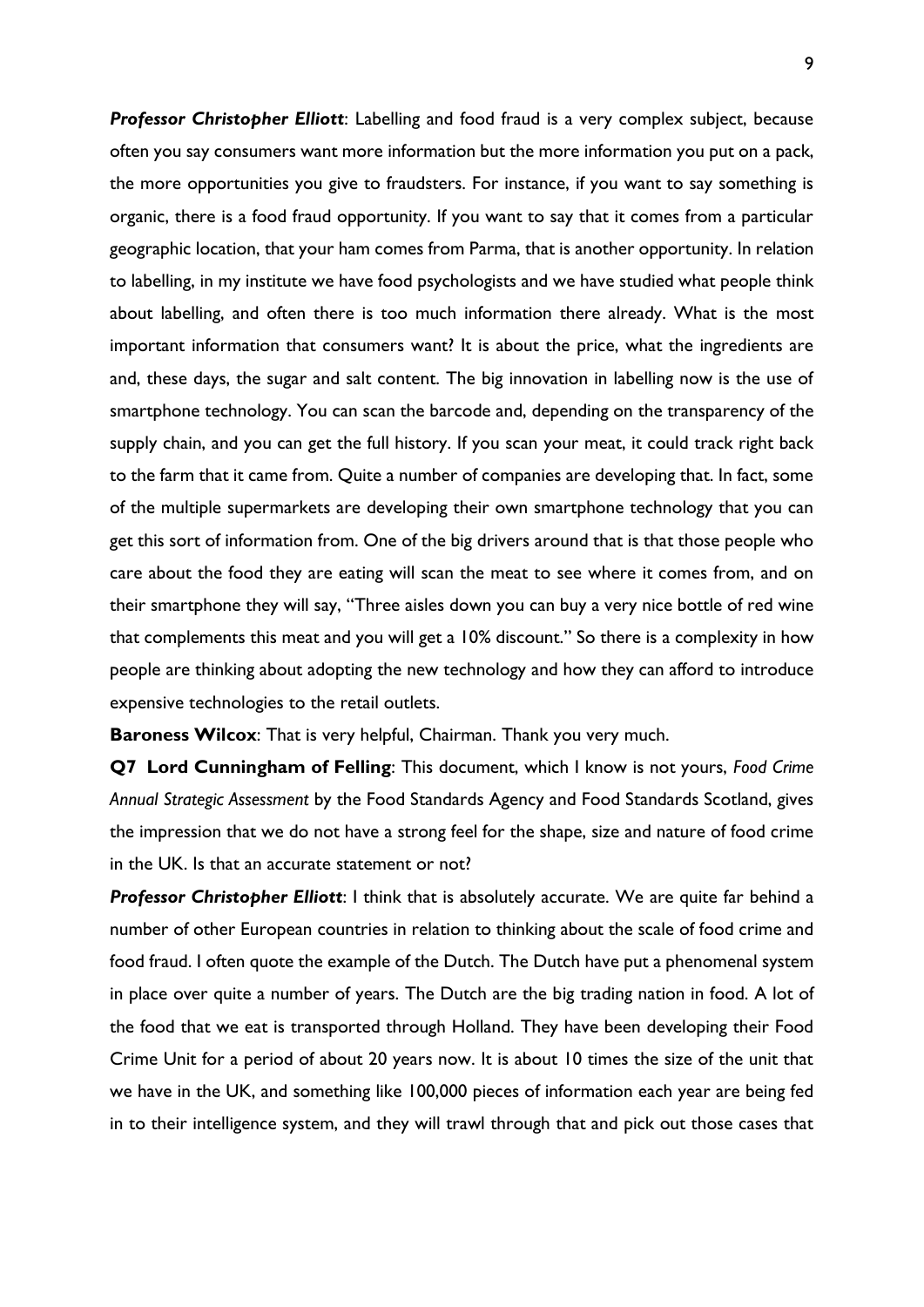seem to be the most severe. They carry out between 10 and 20 active investigations on organised crime each year in the Netherlands. That is where we should be.

**Lord Cunningham of Felling**: You have anticipated my next question, in fact, and I am not complaining about that. The Food Crime Units in the UK are relatively new, set up in 2014 and 2015, and my question was going to be, are they fit for purpose? Compared to what is happening in the Netherlands, I think your answer would be no.

*Professor Christopher Elliott*: The Food Crime Unit has been set up for about two years and I must say the Food Standards Agency has done exactly the right thing: they have recruited people from a police and intelligence background, which is absolutely right. The new Chair of the FSA, Heather Hancock, has just asked for a review of the National Food Crime Unit, and I am hoping that that review will say that they are grossly underresourced at the moment.

**Lord Cunningham of Felling**: I would certainly agree with that. That would be my estimation. Can I ask you—and I do not mean this to be a trick; it might turn out to be a stupid question—why in this report are food fraud and food crime described differently? Is not all fraud crime?

**Professor Christopher Elliott:** Again, we struggle with definitions in this area. There is no European definition of food fraud or food crime. I may be partly responsible for that because I basically invented the term "food crime". I was trying to convey to people that it is not a trivial act by one or two people; it is organised, well-orchestrated, and can often be multinational.

**Lord Cunningham of Felling**: May I just pursue this a little more, Chairman? There is no attempt in the report of the two food standards agencies to produce a table of the incidence of food crime—I would call it all crime but I am not going to split hairs about that—sector by sector or industry by industry. There is no detail about any of that at all in here. Is that because the information does not exist or because they have not had the resources to pull it all together?

**The Chairman**: A supplementary to that is: how many prosecutions are there, if any?

*Professor Christopher Elliott*: In relation to the first question, it is a combination of all those things you said. They do not have the resource to go out and investigate and, secondly, they are dependent on those people who are doing their own investigations, and that is basically the food industry. The food industry is collecting and collating its own information and, as I said, is now starting to share that as part of the FIIN network. I am now trying to encourage the FIIN network to share that information with the regulators, and I hope that by the end of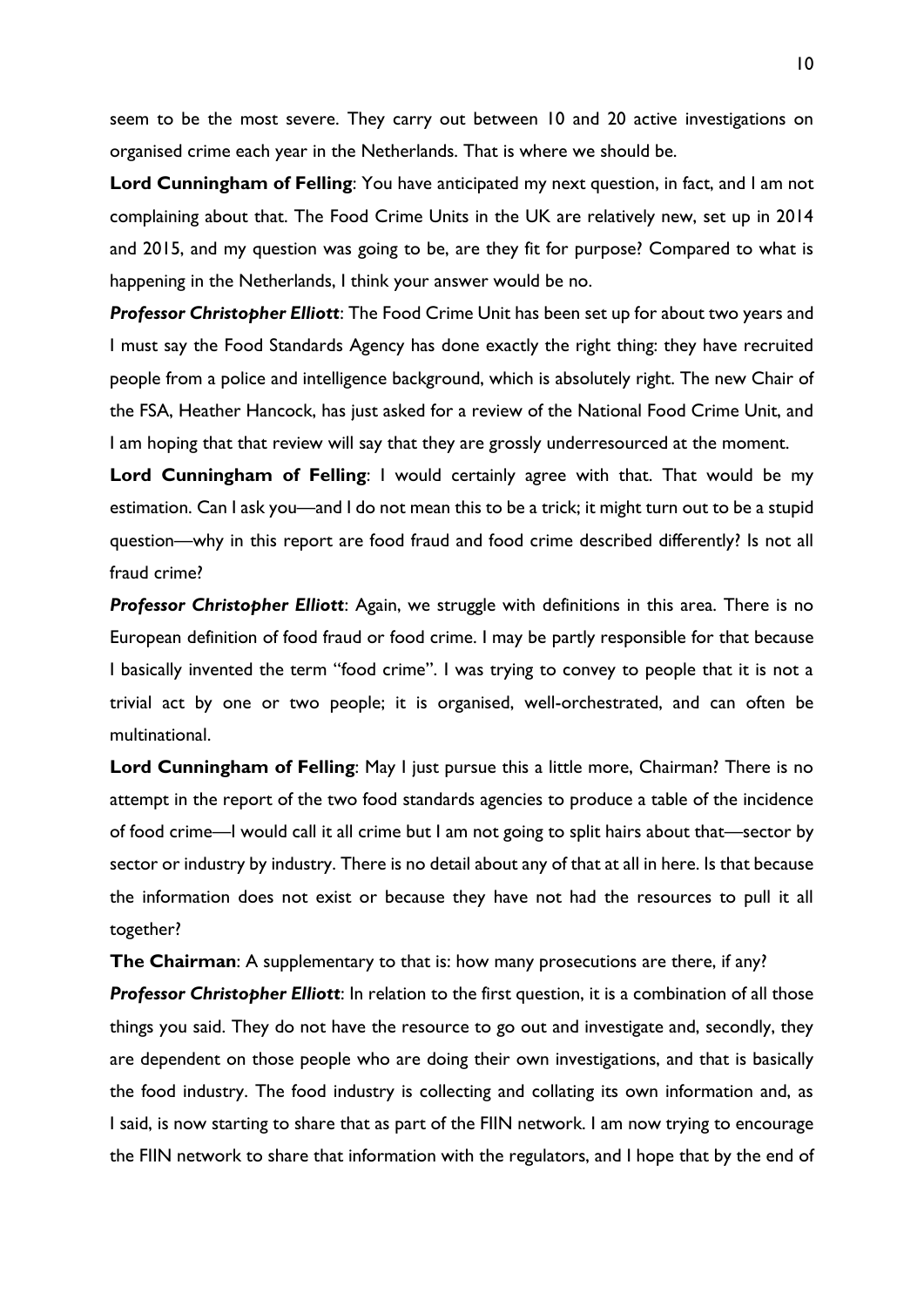the year we will be at the point where that information will flow from the industry to the regulators, to give them an idea of which areas they should be targeting.

**Lord Cunningham of Felling**: When Lord Rooker and I entered what was then the Ministry of Agriculture, Fisheries and Food in the spring of 1997, the first major problem that confronted us was of course food crime relating to illegally exported banned British beef. The Ministry, using its own investigators, pursued the people perpetrating the crimes; and there were several British-based companies. We never succeeded in bringing anyone to court, and that is what is important about the Chairman's question. Is there any evidence that the regulatory systems we have are successful in making people face the music?

*Professor Christopher Elliott*: In relation to prosecutions, if we look at the horsemeat scandal, nobody was prosecuted for that. Some people who were investigated were found to be doing other things that were worthy of prosecution but not in the horsemeat scandal itself, because the infrastructure was not there to investigate what is very complex crime. Generally, fraud is very complex: financial fraud is complex, food fraud is very complex as well. There was a very recent prosecution in relation to the owner of a chain of curry houses who was perpetrating very serious food fraud which ended up killing somebody. Again, it was back to substitution of peanut for almonds.

**Lord Cunningham of Felling**: That is a particular, individual case. If I may just ask this final question: you mentioned the cumin scandal; you have also referred more than once to the horsemeat scandal. Were they the result of organised criminal groups on a large scale?

*Professor Christopher Elliott*: When I looked at the horsemeat scandal, I was able to uncover in my own way at least two different organised crime networks operating across Europe. There was information starting to feed through that there was a third, independent network working out of eastern Europe. Was it organised? It was incredibly well organised. For cumin is it organised? Absolutely. There is more and more evidence to show that some of the serious organised crime gangs across the world, from drug cartels in South America, the Mafia in Italy, are moving more and more into the food industry, because the benefits are there. The world trade in food is estimated to reach \$400 trillion in the next 10 years. It is a huge amount of money. The likelihood of being caught is very low and, if you are caught, the penalties associated with it are quite trivial.

**Lord Cunningham of Felling**: I saw enough of the manoeuvrings in the olive oil industry in the European Union to know that it was not exactly crime-free. Thank you very much for your answers.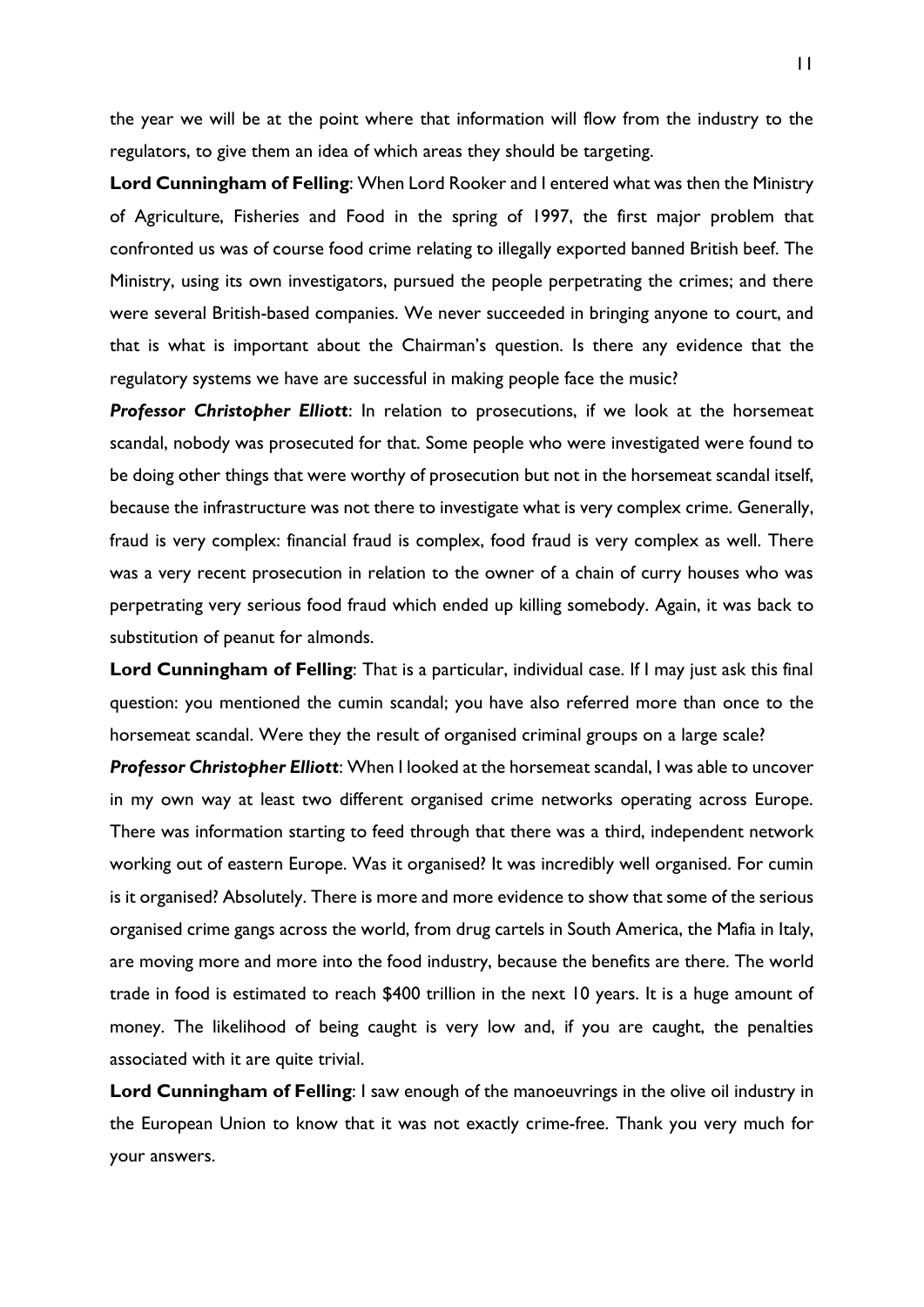**Q8 Lord Krebs**: In a way, my question follows from Lord Cunningham's, which I think you have partially answered. If there is in fact this unknown amount of food fraud or food crime going on, if you had a magic wand that you could wave, what would you do? What changes would you introduce to enhance the effectiveness of detection so we would be able to answer some of the questions that Lord Cunningham posed about how much there is and how to get a grip on it? Where would you put the effort if you were in charge?

*Professor Christopher Elliott*: Baroness Wilcox said, "Can you buy local food?", and that is fantastic, but there is not enough local food to go round. We import nearly 40 per cent of all the food we eat in this country. The next thing is whether you can de-complicate your supply chains, and a lot of the UK food industry is looking to do that at the moment, but then you have to be very careful, because if they suddenly decide to reduce their supply base and there happens to be a crop failure, there can be massive perturbations in the food supply system in the UK. A lot of the measures that I talk about are really understanding, knowing your supply chains, putting more checks into those supply chains, and moving away from standard, traditional, food safety audits to food fraud audits. There is a role for technology in this. My own research group and others around the world are developing handheld technologies that can scan a food ingredient to find out whether it is genuine or not. There is no single measure; it will be a number of different measures taken across supply chains.

**Lord Krebs**: May I ask a couple of follow-ups, Lord Chairman? First, it links back to a question that Viscount Hanworth asked about the major supermarkets. If one considered the question whereabouts in the UK you are most likely to encounter fraudulent food, if you divide it between restaurants—particularly small, independent restaurants—major retailers, small independent retailers or car boot sales, whereabouts do you think you are most likely to find it?

*Professor Christopher Elliott*: If you had asked me that question three or four years ago, I would have said all of them; they are probably all equally vulnerable, but I think the multiple retailers are incredibly risk-averse now. They do not want another scandal. They have the resources to put into developing very good auditing and testing techniques. I believe those people who perpetrate the fraud look for easier access to markets, and that will be through some of those other outlets, particularly the fast food industry, which is very vulnerable because it tends to be small groups of people who buy from cash-and-carries, and so forth, and those cash-and-carries buy from larger ingredient suppliers. There is great complexity of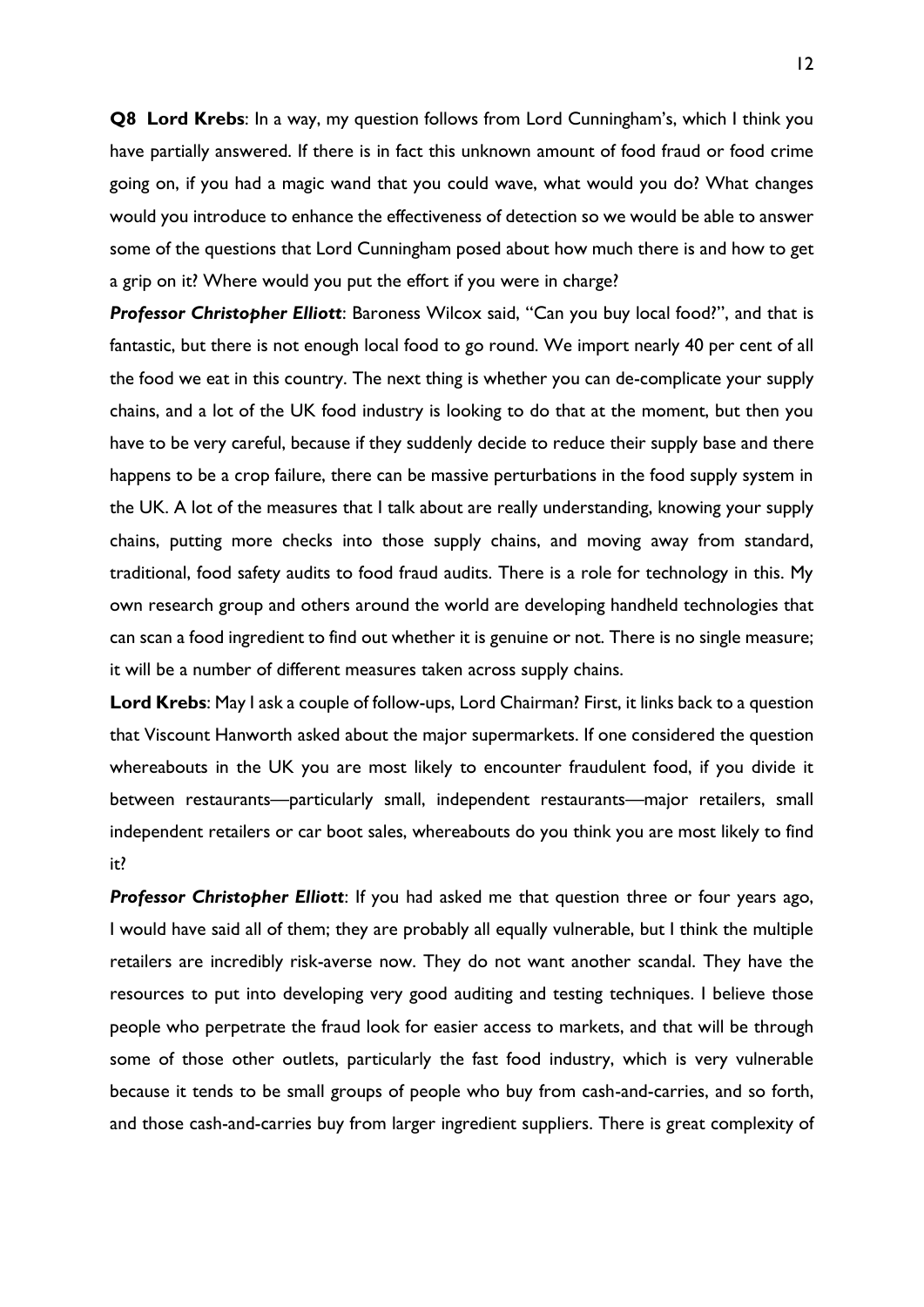supply chains there and there is not the same degree of rigour in auditing and checking and inspecting.

**Lord Krebs**: My second supplementary is about capacity and again links back to something I think Lord Rooker asked at the beginning. If you ask who is taking samples and checking, it is either trading standards officers or people in the port health authority at points of import. Two points arise from that. One is, on the European scale, until we Brexit, the point of checking is at the point of entry into the European Union, so the weakest link is the weakest border inspection in a European country. When I was at the Food Standards Agency I always had the impression that the skilled food criminal or food fraudster will not try to import stuff through a country like the Netherlands; they will go for a recent accession state like Romania or Bulgaria, where the system will be less well developed. My question is, has any progress been made on improving the standards of the weakest links in the European Union? In the UK is there enough capacity of trading standards or port health inspectors?

*Professor Christopher Elliott*: I totally agree with you. Regarding those who perpetrate fraud, I often talk about how their skill is movement and transportation and logistics, how they can move things around without being detected. They will often change how they move things around. They will know what level of testing and sampling happens at a particular point and, if it reaches a level that worries them, they will move their supply chains in another direction. In relation to the entire infrastructure and trading standards officers and environmental health officers across the UK, I have been saying for a number of years that it has been cut to the bone and, if there are further cuts, the likelihood of further major food safety incidents is quite high.

**Baroness Sheehan**: Following on from the first point that Lord Krebs made, the internet has changed quite a lot, and increasingly so, people's buying habits. I wonder what work you have done to find out how big the scope is for food fraud. Labelling, I guess, is the most significant, and organic. We have talked about outlets and supply chains but this has to be a game-changer in quite a big way, and increasingly so, I would have thought.

*Professor Christopher Elliott*: Yes, you are absolutely right. Quite a lot of people buy their food online now but generally it is from the multiple retailers. You can go online and buy what I would generally call speciality foods. We did a survey in 2015 on oregano. I had been given information that there was fraud in the oregano supply chain coming to the UK. We gathered a number of oregano samples from traditional outlets in the UK and from online and we found that, with online, 25 per cent of the samples we tested had some sort of fraud associated with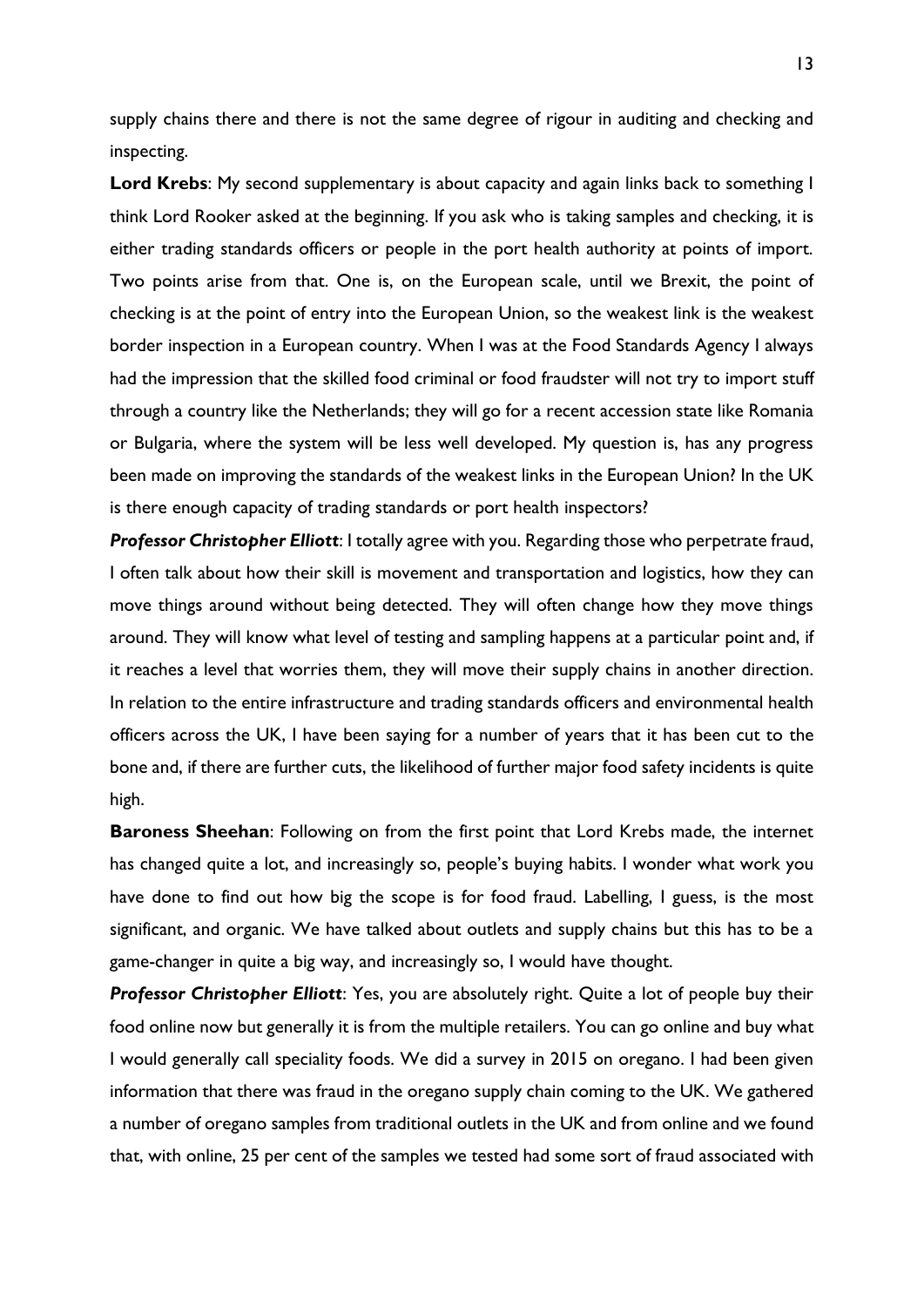them, and of those from traditional outlets, 25 per cent had fraud associated with them. There is no difference.

**Viscount Ullswater**: Just to go back to testing, which I think was one of your answers to Lord Krebs, in earlier evidence I think you said that the industry does its own testing and the BRC particularly might give standards for that. What is the difference between the testing done by local authorities or port authorities as opposed to industry testing? How much is tested by the industry and how much is then tested by public authorities?

*Professor Christopher Elliott*: The testing undertaken by industry is substantial because of that feeling of being risk-averse now. One of the things fed back to the UK food industry was that it is fantastic that you are doing all of this testing, but most of it you are wasting your money on, because there is a huge amount of replication going on—Tesco will be doing the same as Asda and so forth—and you really have to think about sharing data and spreading the resource put into the testing programme across those food ingredients that are most vulnerable. That is where we are at the moment in relation to that. The testing by local authorities is much more frequent when they are suspicious of a particular business or premise, when they will go and take particular samples from those premises.

**Viscount Ullswater**: But that is at a lower amount, you mean?

**Professor Christopher Elliott:** I would say that, five years ago, the testing done by local authorities was greater than that done by industry, but I think those roles have completely reversed now.

**Viscount Ullswater**: Thank you.

**Lord Trees**: On analytical capability, GMO is a very controversial issue. There is a price differential and you can make a lot of money by selling GMO as non-GMO. Do we have the analytical capability to check that? I am thinking of soya for animal feed, for example, which is a huge market.

**Professor Christopher Elliott:** It is getting to the point now where it is virtually impossible to source non-GM soya because of the price differential. Are there tests for it? Yes, absolutely. It is not difficult to look for differences between GM and non-GM. Is there much testing for that going on? I do not think there is a huge amount.

**Lord Krebs**: It is not possible to test the purified derivatives like corn syrup or corn starch, where the DNA—

*Professor Christopher Elliott*: Exactly. You have to do it in the raw ingredient, the raw material.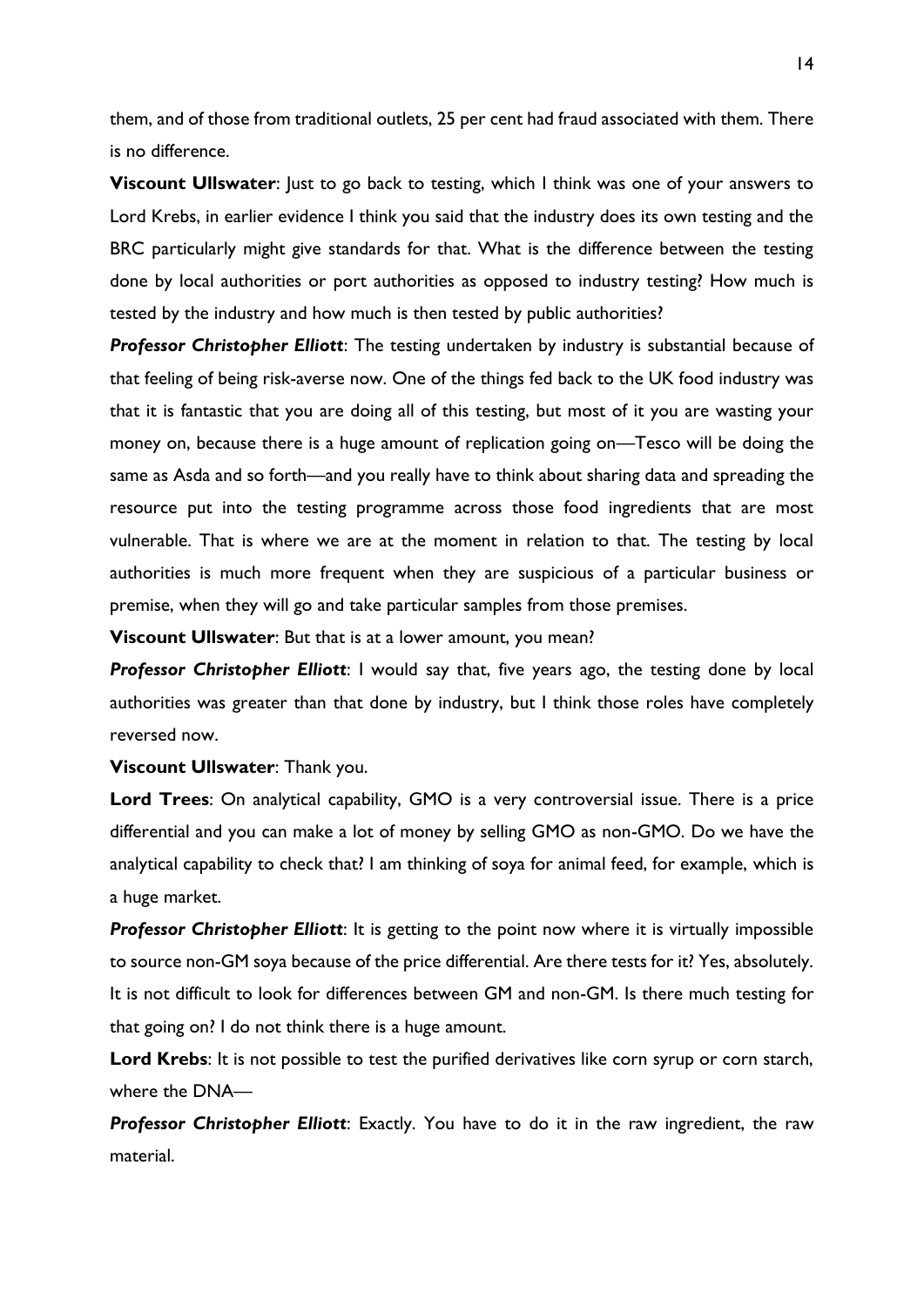**Viscount Hanworth**: How long has FIIN, the industry checking system, been running? Is it developing rapidly or have we reached a state of maturity?

*Professor Christopher Elliott*: It is absolutely developing rapidly, in fact the FIIN board met yesterday and that was their fourth meeting. It started off, as most things do, quite small; it was five or six of the large food companies in the UK industry which got together and they have been recruiting ever since. Whenever they reached 22 they covered about 60% of all food products being sold across the UK. They will be, I hope, open for membership again in the early autumn and they will expand it from 20 members up to 35 to 40. So it is ongoing. I think it will probably be another one to two years before the systems they are putting in place reach maturity and cover the vast majority of the UK food industry.

**Viscount Hanworth**: The question was the date of their inception?

*Professor Christopher Elliott*: The early thoughts were about a year ago and it has been about a 12-month journey so far.

**Viscount Hanworth**: So very recent.

### *Professor Christopher Elliott*: Yes.

**Q9 Lord Rooker**: What is the relationship between authenticity and safety? Food authenticity was taken away from the FSA and put into Defra in 2010, but is FIIN looking at it as a whole? With horsemeat it was not known it was not a food safety issue to start with; nobody knew that and authenticity is the commercial fraud aspect of it. That is split in government, and that was much criticised by the National Audit Office in the horsemeat scandal. Are you satisfied there is a close relationship in FIIN on food safety and authenticity bearing in mind they are dealt with by different parts of government?

*Professor Christopher Elliott*: Yes, the FIIN network is very much around authenticity, around fraud, because they have very good, well-developed food safety testing systems in place. You are absolutely right, Lord Rooker, it is very difficult to separate issues about fraud and safety until you absolutely understand what the fraud has been. As you and I have discussed in the past, during the horsemeat scandal people very quickly said there was no impact on the food safety. I have no idea how they were able to state that without knowing the source of the material.

**Lord Rooker**: Or knowing the methods of slaughter. If I can ask a supplementary to that: at that time in 2013, notwithstanding the units which have been put together, it was very difficult for local authorities and the FSA to get the police and law enforcement interested in food fraud. Have things changed?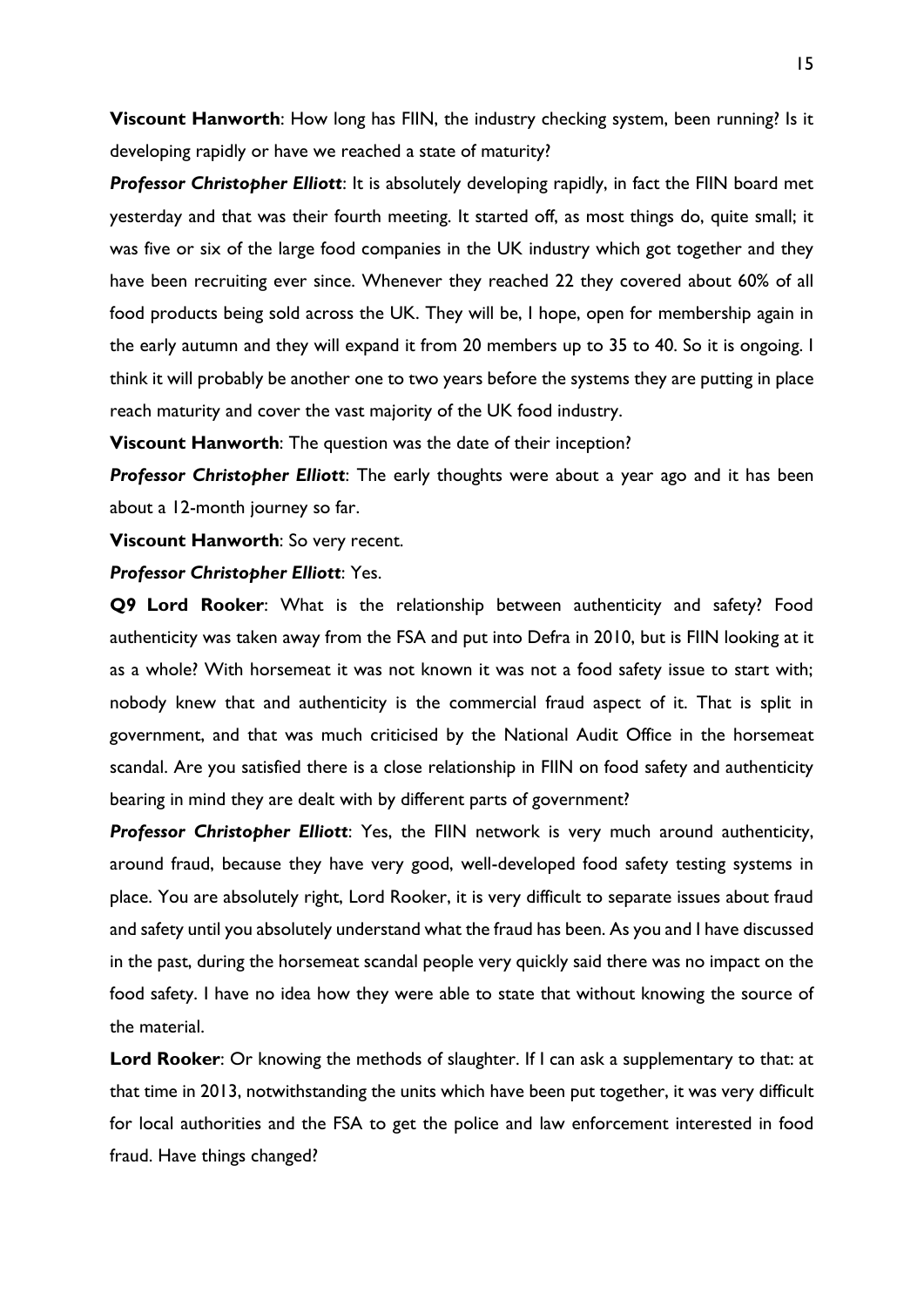*Professor Christopher Elliott*: You are absolutely right, it was very difficult to get any of the UK police forces interested in food fraud. When I was doing my review, I found one very pertinent piece of information, because I wrote to every chief constable across the UK—43 forces—and asked how many cases of food fraud had they had investigated, and the answer came back: zero. I thought, that cannot be right. When I looked into that more deeply, when they search on their databases for the words food and fraud together they get no hits as the word food does not appear on their databases.

**Q10 Lord Selkirk of Douglas**: The Food Standards Agency notes that organised crime groups are increasingly linked to criminal activities relating to food, drink and animal feed. To what extent is this a highly organised crime on a substantial scale? Is this a domestic or an international issue? How is it addressed in the UK and internationally? Perhaps I may add that I have witnessed a case in court of a hotel owner being charged with watering down a bottle of whisky and the verdict was not proven. Is there a history of many allegations being made which are not substantiated? The other case I remember particularly was in my former constituency, when the allegation was that, as a result of a grudge, a former employee of a supermarket—I do not know, I am not sure if it was ever satisfactorily resolved contaminated the food by injecting certain substances which were not to the good health of those who were purchasing it. I think it blew over after a time but it was very unpleasant. So food fraud is not necessarily of a pecuniary nature. Can you give us a picture of how big the problem is and what the best tools for deterrence are? Are they testing technology and CCTV? Are you able to give us a summary straightaway or, if necessary, in writing?

*Professor Christopher Elliott*: In relation to the first point, are there people who make mischievous claims, who say "I have been a victim of food fraud"? The answer is yes, because most of them tend to contact me now. I get all sorts of letters, emails, telephone calls saying "My meat didn't taste properly, it must have been horsemeat or something else". I talked about the case in the Netherlands, and they started off with 100,000 people complaining about something, but most of that is just background noise. The great difficulty is separating out what are the real issues from those people who are making trivial complaints or have a grievance against a butcher or something like that. There are ways you can manage that type of intelligence. There is growing evidence that organised crime is getting more involved in food fraud and I think the best example is the Italian Mafia and olive oil; they are inextricably linked now. There was evidence published very recently to show that, because of climate change and crop failures of olives in Italy and their still having to supply the world, the Mafia were importing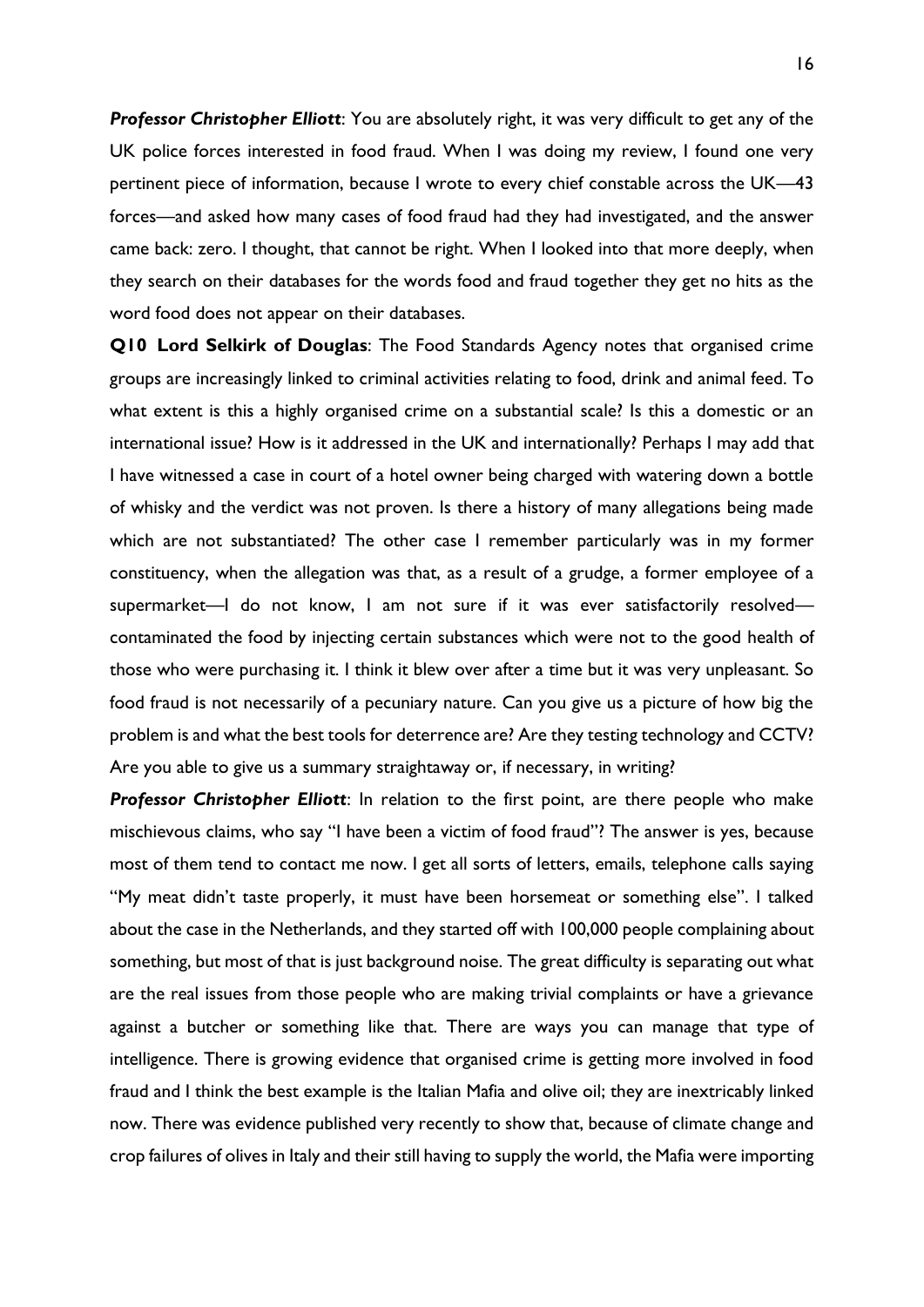very low-grade, not only olive oil but other types of vegetable oil into Italy, and re-labelling the bottles and selling it on at massive profits.

**Lord Trees**: We have talked a lot about triviality and financial gain but there is another important aspect to this which is terrorism. What is your assessment of the vulnerability of the food chain to terrorism? Are we taking that seriously?

*Professor Christopher Elliott*: That is actually a completely separate subject from food fraud; in fact we describe that as food defence. How do you defend your food systems from people who are not out for economic gain but out to cause as much harm as possible? A huge amount of work has been done in the US post-9/11 on food defence. They take that much more seriously than food fraud. We look at lots of different scenarios of how you would go about poisoning a food supply chain. What I will not talk about are those things we have found to be most vulnerable. It is actually very difficult to contaminate a food supply chain because, if it had been easy, it would have been done by terrorists a long time ago. It is just not straightforward, thankfully.

**Lord Trees**: That is some comfort.

**The Chairman**: That is one bit of good news from this. Inevitably we go back to the horsemeat scandal.

**Lord Rooker**: You said that nobody had been prosecuted for the horsemeat scandal and there was an implication there it was down to local government or the Government to prosecute. The strange thing is, of course, that there was huge reputational damage to our major supermarkets and they did not sue their suppliers. Why do you think that was?

*Professor Christopher Elliott*: I believe that was because it was so difficult to find out where the fraud happened. If we talk about the original case, which was the famous Tesco beef burger with 29% horsemeat, the meat was supplied by an Irish company who had sub-contracted it to a Polish company. The Polish Government still insist that when the meat left Poland it was beef, and the Irish absolutely insist that when it arrived in Ireland it was horse. The likelihood is they were both telling the truth because there were multiple steps in between. I believe the fraud in that particular chain probably happened in some of the big cold stores in Holland.

**Lord Rooker**: Did you ever get to the bottom of the fact that the Irish Government claimed they were doing normal checks whereas everybody else knew they had been tipped off and that is why they did the checks in the first place? It was not a random selection. They did not tell the British Government or the Food Standards Agency what they had found until about three weeks afterwards.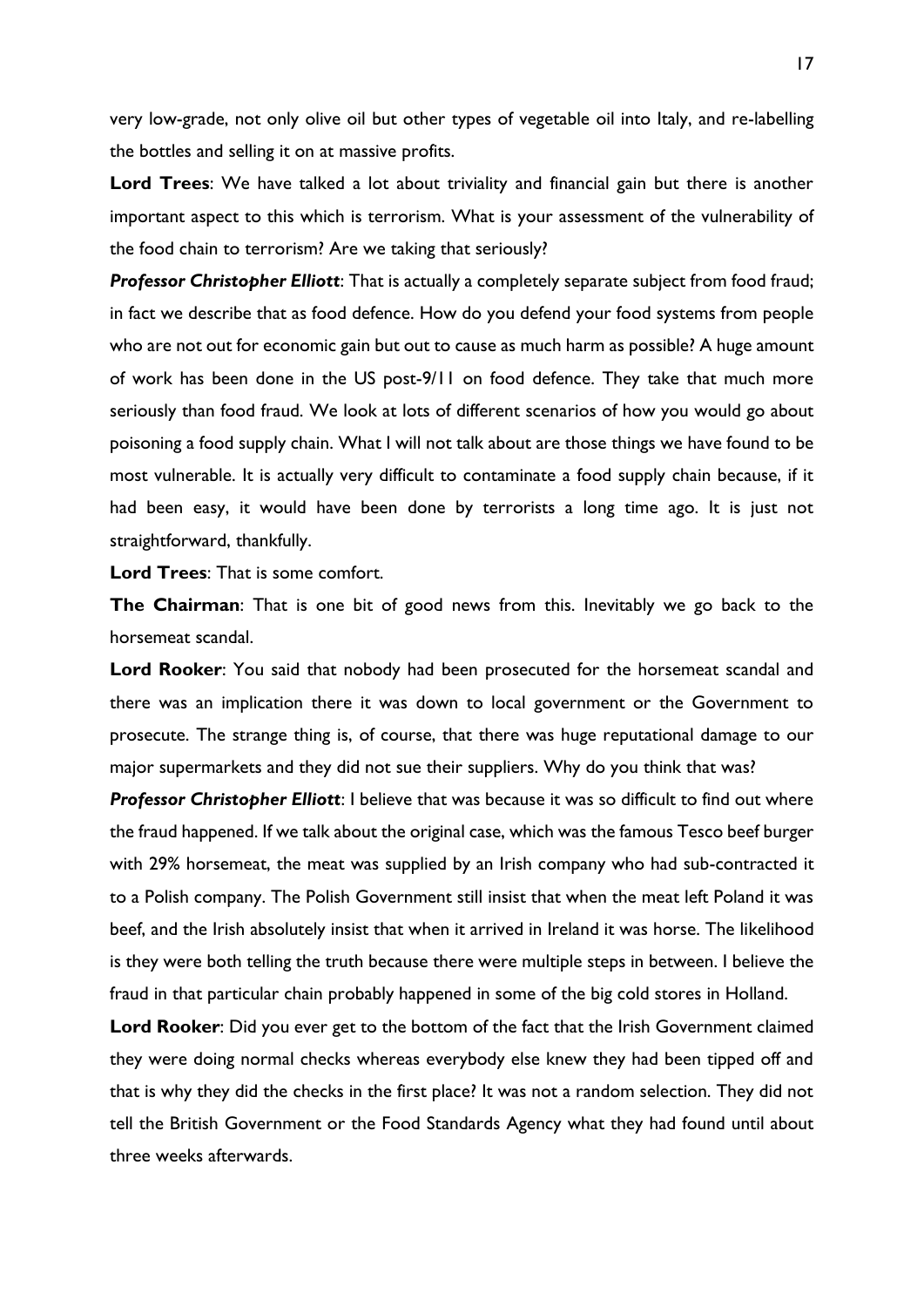*Professor Christopher Elliott*: My understanding is that there was not a tip-off. In fact it was more by coincidence than anything else. An Irish company had developed a range of new food authenticity tests and they had presented those to the Food Safety Authority of Ireland and said, "Would you like us to do some work on these?" They selected one of those tests and it just happened to be testing horse DNA and they said, "Let's try that one" and, lo and behold, the first time they applied the test there was a positive sample. That was why there was the three-week delay because they wanted that test to be checked by other certified laboratories. I do not think there was any cover-up there at all, it was by chance more than design.

**Lord Rooker**: I was not implying it was a cover-up. One final question on something you said earlier. The eyes and ears of the public in respect of the food chain are the great unsung heroes in this country, the 3,000 environmental health officers who work 24/7 at takeaways, kitchens and all kinds of things. Their numbers have gone down. Some local authorities now are not doing any testing whatever, which is a risk. The laboratories have closed and the situation is getting worse rather than better. Are you able from your position—and I appreciate you are very important but not part of the infrastructure, although your advice is of value to Governments—to raise this issue without looking like crying wolf, without waiting for another crisis? Is there some way that can be done? It is not just a question of keeping laboratories going by sending lots of testing because you have to work on risk; I realise that. The issue is the crucial expertise of the people in factories and in shops, and we are losing it, are we not?

**Professor Christopher Elliott:** First of all, I absolutely agree with you about the importance of the environmental health service in the UK, because they do much more than sampling and testing; they give a huge amount of advice to people as well about the right way to do things. Do we have enough environmental health officers in the UK at the moment? Absolutely not, but then that brings about other questions. Who should pay for this service? Should it be paid for by the Government or should there be a levy on businesses? Lots of people have lots of different opinions about that, but the most important fact is that we need to retain that expertise across the UK.

**The Chairman**: Baroness Sheehan, do you want to follow up anything?

**Baroness Sheehan**: I think it has all been covered.

**The Chairman:** Lord Cunningham and then Viscount Hanworth.

**Lord Cunningham of Felling**: Professor Elliott, I do not want to give the impression that I am a critic of the Food Standards Agency, since it was Lord Rooker and I who wrote the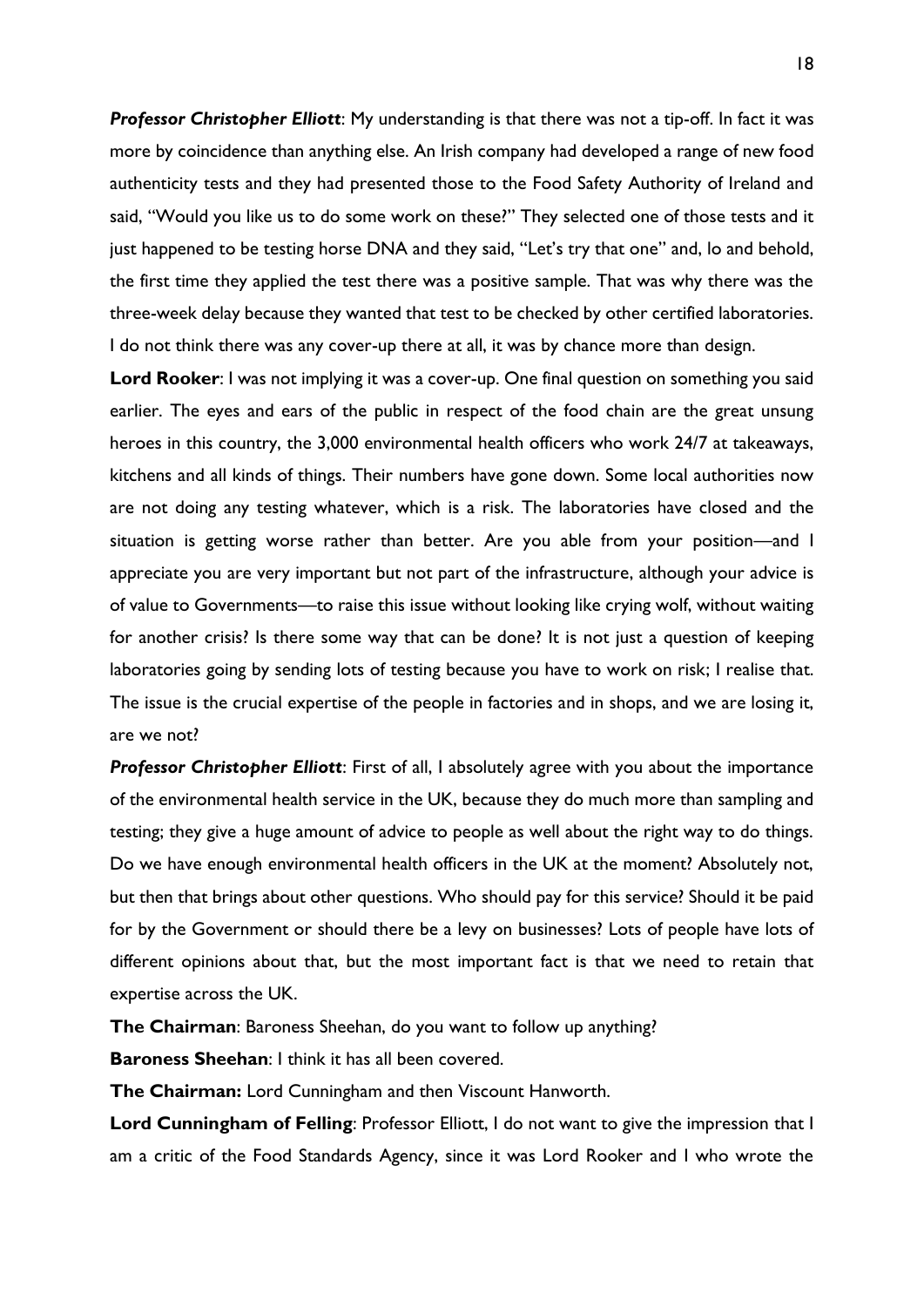White Paper for the creation of the Food Standards Agency, as you know, and I remain a very strong supporter of it, but I come back to the question that I asked earlier. We have no real information in their report, or anywhere I can ascertain, about the incidence of food fraud sector by sector or in whatever way it may be possible to gather the information. Is that an impossible question to answer, or can some work be done to give us more of a picture of what is actually happening and how many people are potentially affected?

*Professor Christopher Elliott*: It is absolutely not impossible. One of the things I do with other colleagues is advise people about where the biggest risks are now—so we look at lots of different supply chains, we know the vulnerabilities, we know the complexities, we know they are coming from particular geographic regions which are prone to fraud. That information is there; you just have to sit down and dig and find it. The information is there, but it is back to resource. It is not a trivial act to look at all these complex supply chains and start to feed back what the vulnerabilities are. But once you do that, you have to say how we can mitigate against these particular risks. Do we buy from other regions? Do we introduce more audits, more testing? It is quite complex, but it is all about deterrence to fraud because, once the scandal happens, it is too late.

**Lord Cunningham of Felling**: Thank you.

**Q11 Viscount Hanworth**: Are you managing to recruit many people to your academic specialty? If you are, what are their employment prospects within the discipline of food security?

**Professor Christopher Elliott**: I have a very good and active research group in Belfast and in fact I get applications from all over the world to join it now; we are developing a reputation for looking at cutting-edge technologies in relation to fraud. It is interesting, because food safety used to be the big driver for employment in the food industry for my graduates, and now they are looking for this additional skill set and looking at, I call it, food integrity. It is not only about safety and fraud; it is looking at the entire integrity of supply chains. The UK and the European food industries are looking for people with that level of expertise now.

**Viscount Hanworth:** FIIN in particular would be recruiting, would they?

*Professor Christopher Elliott*: We are generating 40 or 50 graduates each year and many of them are going into the technical departments of the food industry.

**Viscount Hanworth**: That is hopeful.

**The Chairman**: Just in conclusion, you have said there are one or two priorities, whether following the Dutch model or reinforcing environmental health, as Lord Rooker has suggested.